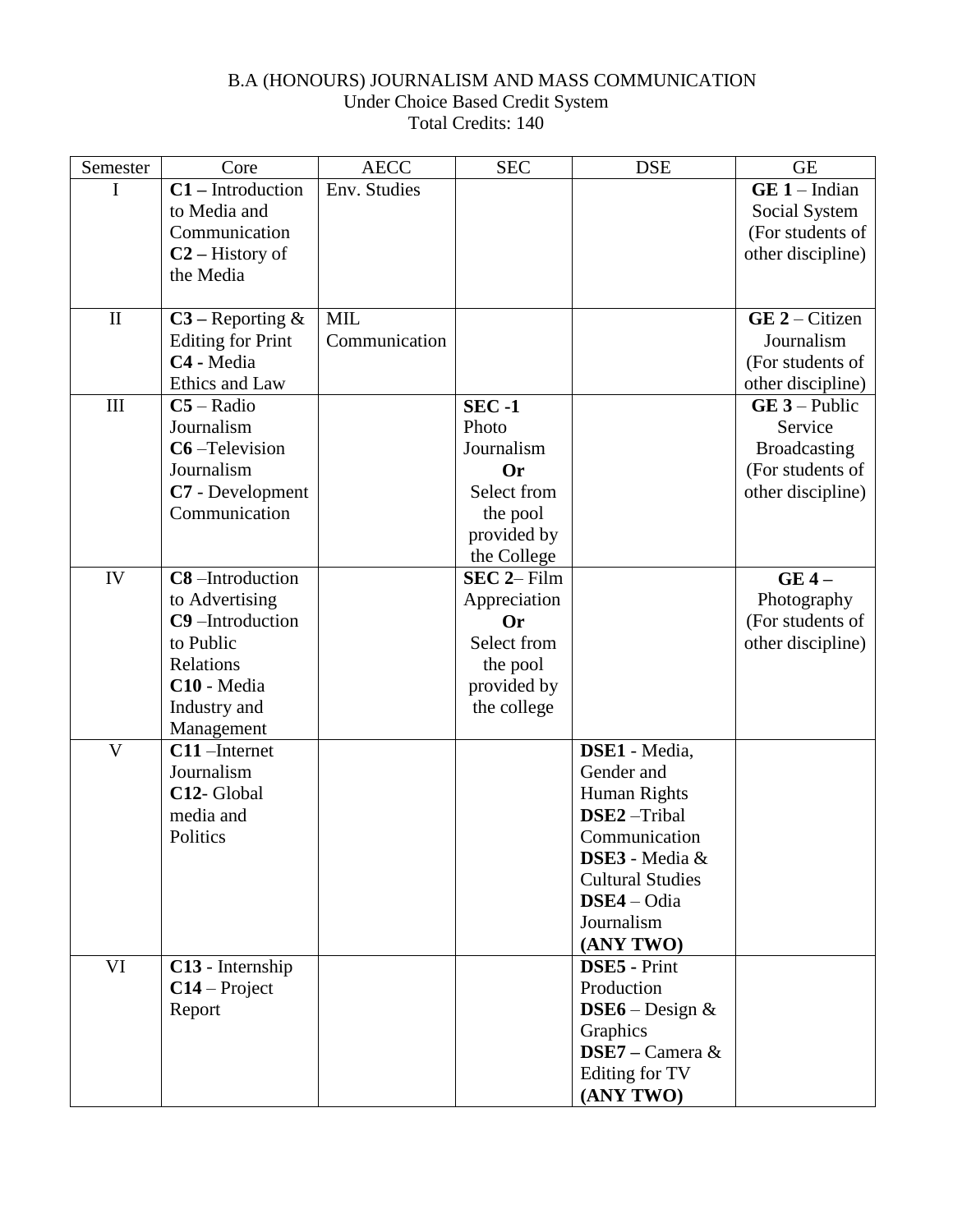### **SEMSETER I C1 Introduction to Media and Communication**

The course is designed for giving the students a framework to access, analyze, evaluate and participate with messages in various forms of communication. Media literacy builds an understanding of the role of media in society as well as essential skills of inquiry and selfexpression necessary for citizens of a democracy. This understanding will enable students to realize media's dynamics in the context of their origin and evolution which would in turn allow newer insights towards exploring innovative angles for practicing the same.

#### **Unit – I (L-15)**

Communication: Definition, Nature, Scope and Purpose, Process of Communication, Functions of Communication.

#### **Unit – II (L-15)**

Kinds of Communication: Intra-personal, Interpersonal, Group, Mass Communication and other types

### **Unit –III (L-15)**

Mass Media: Meaning & Concept, Introduction to Indian Press, Brief account of the origin and development of newspaper and magazine in India, History of the development of electronic media in India: Radio & TV

### **Unit – IV (L-15)**

Media, Market and Technology: Changing trends of Mass Communication under the process of globalization, Private and Public Media, Technology in the development of Media, Media and Market: Nature, Relation & Expansion.

Books for Reference:

- 1. Singhal, Arvind & Roger, Everett M. *India's Communication Revolution: From Bullock Carts to Cyber Marts.*
- 2. *Kumar, Keval J. Mass Communication in India. Jaico Publishing House.*
- 3. Agarwal, Virbala. *Handbook of Journalism and Mass Communication.*
- 4. Ghosh, Subir. *Mass Communication Today*
- 5. Rayudu, C.S. *Communication*
- 6. Vilanilam, J.V. *Mass Communication in India*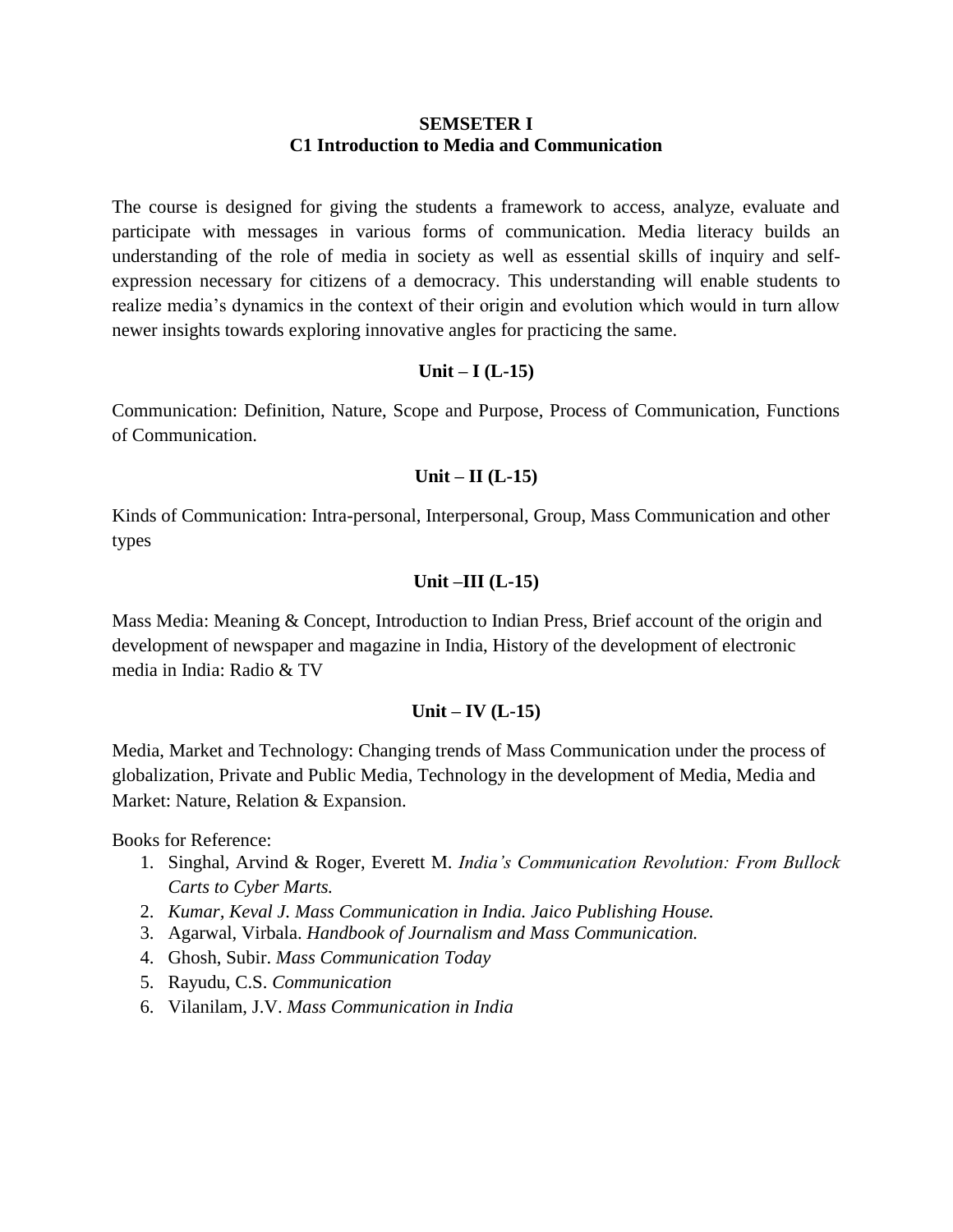# **C2 History of the Media**

#### **Unit I**

History of Print Media:Media and Modernity: Print Revolution , Telegraph, Morse Code Yellow Journalism, Evolution of Press in United States, Great Britain and France. History of the Press in India:Colonial Period, National Freedom Movement, Gandhi and Ambedkar as Journalists and Communicators

#### **Unit II**

Media in the Post Independence Era: Emergency and Post Emergency Era, Changing Readership, Print Cultures, Language Press

#### **Unit III**

Sound Media, Emergence of radio Technology,The coming of Gramophone, Early history of Radio in India. History of AIR: Evolution of AIR ProgrammingPenetration of radio in rural India‐Case studies, Patterns of State Control; the Demand for Autonomy, FM: Radio Privatization, Music: Cassettes to the Internet

#### **Unit IV**

Visual Media: The early years of Photography, Lithography and Cinema, From Silent Era to the talkies. Cinema in later decades.The coming of Television and the State's Development Agenda, Commercialization of Programming (1980s).Invasion from the Skies: The Coming of Transnational Television (1990s), Formation of PrasarBharati.

Readings:

- 1. Briggs, A and Burke, P, *Social History of Media: From Gutenberg to the Internet*, (PolityPress , 2010)(Chapter 2 and Chapter 5)
- 2. ParthasarthyRangaswami*, Journalism in India from the Earliest to the Present Day,*  (Sterling Publishers, 1989)
- 3. Jeffrey, Robin, India's News Paper Revolution: Capitalism, Politics and the Indian LanguagePress,(New Delhi, Oxford 2003)
- 4. Chatterjee, P.C*, Broadcasting in India* page (New Delhi, Sage, 1991) ‐39‐57
- *5.* Neurath P. "Radio Farm Forum as a Tool of Change in Indian Villages*," Economic Development ofCultural Change,* vol 10, No. 3 (pp 275‐283)
- 6. David Page and William Crawley, *Satellites Over South Asia,* (Sage, 2001) Chapter 2, Chapter 8 andChapter 9.
- 7. Das, Biswajit, *"*Mediating Modernity: Colonial Discourse and Radio Broadcasting in India,"*Communication Processes Vol 1: Media and Mediation,* B. Bel, B. Das, J. Brower, VibhodhParthasarthi, G. Poitevin (Ed.) *(Sage* 2005)
- 8. Eric Barnouw and Krishnaswamy, *Indian Film,* (New York, Oxford University press, 1980),2nd Edition,Chapters "Beginnings," & "Three Get Started,"
- 9. John V. Vilanilam, "The Socio Cultural dynamics of Indian Television: From SITE to InsighttoPrivatisation," in Television in *Contemporary Asia* by David French and Michael Richards(Ed) (Sage,2000).
- 10. Elen McDonald "The modernizing of communication: Vernacular Publishing in NineteenthCenturyMaharashtra" *Asian Survey*, 8‐7, (1968) pp 589‐606
- 11. G.N.S Raghavan, *Early years of PTI, PTI story: Origin and Growth of Indian Press*,(Bombay, PressTrust of India, (1987), 92‐119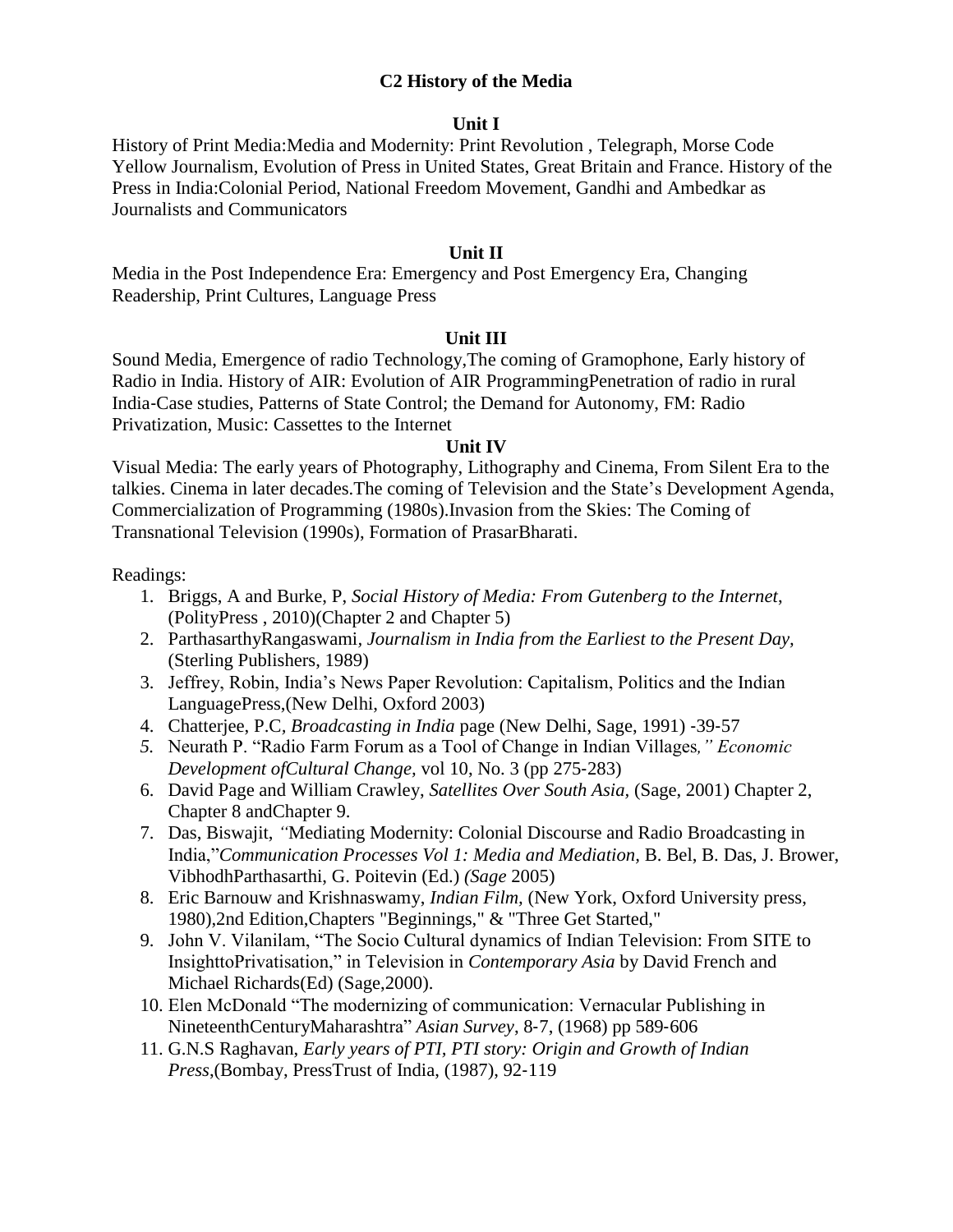12. Melissa Butcher *Transnational Television, Cultural Identity and Change*, (New Delhi, Sage,2003) 49‐77

# **GE1 - Indian Social System**

Objectives of the Course: On completion of the course the student should be able to:

- 1. Understand the social structure of Indian society
- 2. Role and importance different factors in social change.

#### **Unit – I (L-15)**

Society & Religions: Concept and types of Society, Introduction to Indian Society: Structure, Characteristics & background, Definition and Concept of religions, Brief idea of religions: Hinduism, Muslims, Christianity, Buddhism, Jainism & Sikhism.

#### **Unit – II (L-15)**

Family in Indian Society: Marriage and kinship in India, Functions of family, Types of family, Changes in Indian family system, Evil practice of Dowry in Indian marriage

#### **Unit–III (L-15)**

Caste system in India: Characteristics of caste system in India, Socio-cultural, economic, political dimension of caste system in India, Power dimension of caste system in India, Intercaste relations, changes in caste system in India

### **Unit – IV (L-15)**

Social Change: Factors of social change, Education in social change: Importance & Need, Globalization & Social change, Media & Social change, Technology for Social change.

Suggested Readings:

- 1. ShyamBenegal Bharat EkKhoj (Series)
- 2. Ram ChanderGuha India After Gandhi: The History of the World's Largest Democracy, Perennial
- 3. D.B. Vohra History of Freedom Movement, Delhi Admin
- 4. H.R. GhosalAn Outline History of Indian People
- 5. A.L. Basham A Cultural History of India: The Wonder that is India: Volume-1 & 2
- 6. A.N. Aggarwal Indian Economy
- 7. Rajni Kothari Caste in Indian politics
- 8. Ministry of I&B Facts about India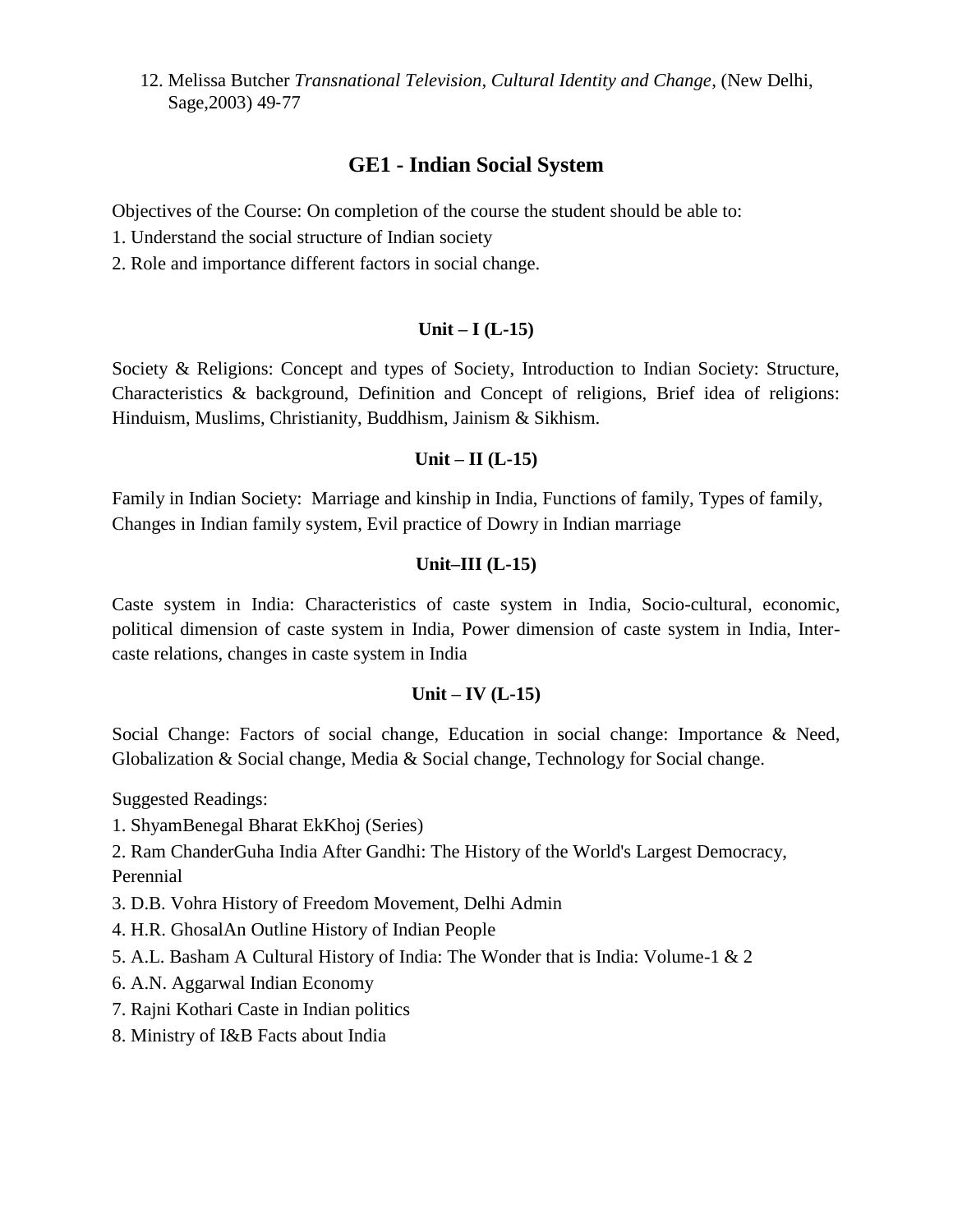# **SEMESTER – II C3 Reporting and Editing for Print**

### **UNIT I**

Covering news.Reporter- role, functions and qualities.General assignment reporting/ working on a beat; news agency reporting.Covering Speeches, Meetings and Press ConferencesCovering of beats- crime, courts, city reporting, local reporting, MCD, hospitals, health,education, sports;

### **UNIT II**

Interviewing/Types of news leads. Interviewing: doing the research, setting up the interview, conducting the interview. News Leads/intros, Structure of the News Story–Inverted Pyramid style; Lead: importance,types of lead; body of the story; attribution, verification Articles, features, types of features and human interest stories, leads for features, difference between articles and features.

#### **UNIT III**

The Newspaper newsroom, Organizational setup of a newspaper, Editorial department Introduction to editing: Principles of editing, Headlines; importance, functions of headlines,typography and style, language, types of headline, style sheet, importance of pictures,selection of news pictures, Role of sub/copy-editor, News editor and Editor, chief of bureau, correspondents, Editorial page: structure, purpose, edits, middles, letters to the editor, special articles, Opinion pieces, op. Ed page

### **UNIT IV**

Trends in sectional news, Week-end pullouts,Supplements, Backgrounders, columns/columnists, factors affecting news treatment, paid news, agenda setting, pressures inthe newsroom, trial by media, gatekeepers.Objectivity and politics of news.Neutrality and bias in news

### **Written Examination Practical**

Readings

- 1. The Art of Editing, Baskette and Scissors, Allyn and Bacon Publication
- 2. Dynamics of Journalism and Art of Editing, S.N. Chaturvedi, Cyber Tech Publications
- 3. News Writing and Reporting for Today's Media, Bruce Itule and Douglas Anderson,
- 4. McGraw Hill Publication
- 5. Modern newspaper practice: A primer on the press, F.W. Hodgson, Focal Press
- 6. Reporting for the Media, Fred Fedler and John R. Bender, Oxford University Press
- 7. The Newspaper's Handbook, Richard Keeble, Routledge Publication
- 8. Principles of Editorial Writing, MacDougall and Curtis Daniel, W.C. Brown Co. Publishers
- 9. News Reporting and Writing. Mencher, Melvin. MC Graw Hill, NY. 2003
- 10. Mass Communication Theory, Denis McQuail, Sage Publications
- 11. Reporting for the Print media'. (2nd ed) .;Fedler, Fred. Harcout, Bruce
- 12. Jovanovich Inc., NY. 1979

# **C4 Media Ethics & Law**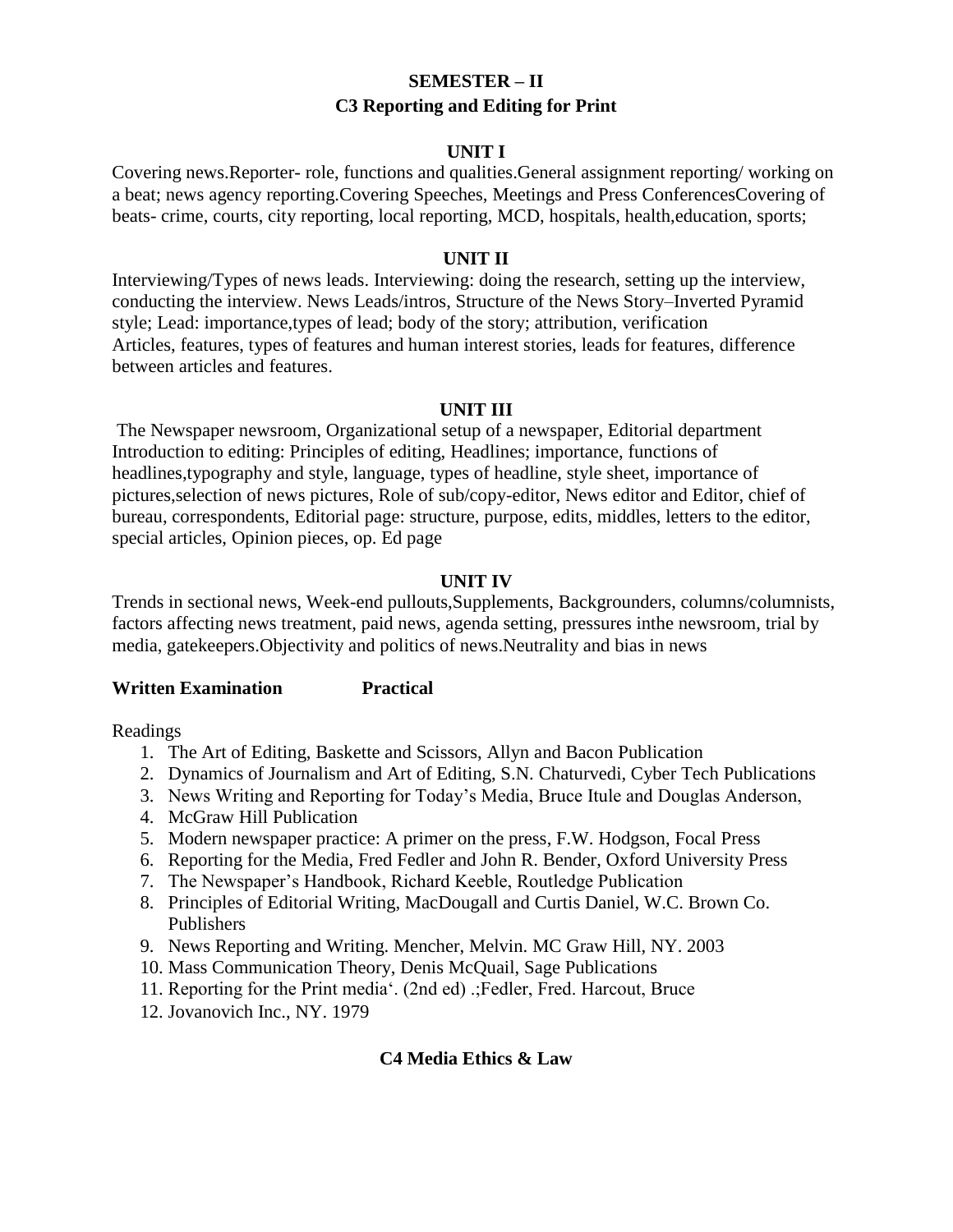On completion of the course students should be able to understanding basic laws relating to media. They can get an overview of recent amendments in media laws. The course will help them become a responsible media person.

#### **Unit -I**

Constitution and freedom of speech and expression.Contempt of court.Official secrets act 1923. Right to information.Right to privacy.

#### **Unit-II**

Civil and criminal law of defamation.Indian penal Code 1860 (Section -124A,153AB, 292,293). Criminal procedure Code 1973 (Section-93,95,96, 108, 144, 196,327). Intellectual property rights.Copy Right Act 1957. Prasar Bharti Act 1990.Cable TV network regulation Act 1995.Information technology Act 2000.

#### **UNIT-III**

Press commissions. Media council/ Press Council.Working Journalist Act.Autonomy of public broadcasting

#### **Unit -IV**

Ethics: Meaning & definition. Advertising Council of India.Parliamentary privileges: article 105, 193 and 361A of constitution. Guidelines for parliamentary coverage.AIR code for election coverage.Doordarshan commercial code

Suggested Readings:

- 1. Universal Publishers Criminal Law Manual (relevant Sections of IPC)
- 2. Universal Publishers Law Dictionary [Constitution of India (Article 19 (1) and19 (2) 105, 194)]
- 3. D DBasu Law of the Press, Wadhwa& Company, Nagpur
- 4. VidishaBarua Press and Media Law Manual, Universal LawPublishing Co. Pvt. ltd. New Delhi
- 5. P.K. Ravindranath Press Laws and Ethics of Journalism, Author Press,New Delhi

### **GE2 - Citizen Journalism**

#### **Course Objectives:**

- understand the similarities and differences between mainstream, alternative and citizen produced journalism
- know their ethical and legal responsibilities as content producers
- develop hands-on skills in using social media tools, such as blogs, Twitter, Fickr and YouTube.
- have a basic understanding of the state of journalism today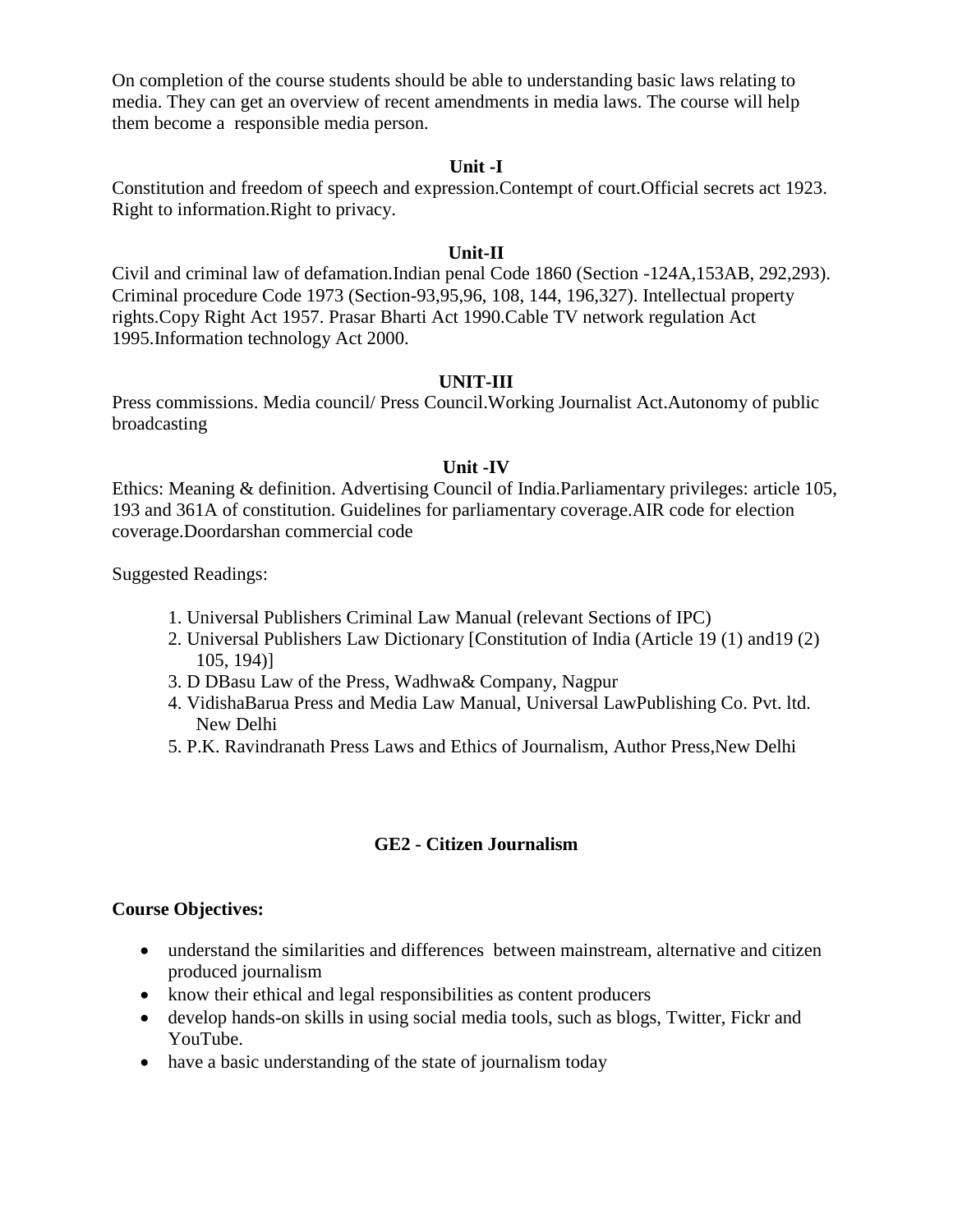#### **Unit-I**

Citizen Journalism: Background, Concept and Case Studies. News and types of News, Basics of news writing and news selection, Interviews: type and techniques, Platforms for Citizen Journalism, Introduction to Social Media. Cell phone journalism.

#### **Unit-II**

ICT in journalism, Social Collaboration: Virtual community, wikis, blogs, instant messaging, collaborative office and crowd sourcing. Blogs, Copyright, and Censorship: Threats Facing Open Source Journalism.

#### **Unit-III**

Cyber activism: Concept and Case Studies. Social Collaboration: virtual community, wikis, blogs, instant messaging, collaborative office and crowd sourcing. Social publishing: Flickr, Instagram, Youtube, Sound cloud

### **Unit-IV**

Web design, integrating multimedia content, Audio clips, Podcasting and citizen Journalism, basics of digital photography and basics of videography.

### **Practical** -

Creating and designing Blogs, developing web designs, Cell phone reporting, Publishing multimedia content in the internet and web version of lab journals.

# **References:**

- 1. Citizen Journalism, Global Perspectives. Stuart Allan and Einar Thorsen (Eds). NY: Peter Lang, 2009.
- 2. Readings: Text: Citizen Journalism, Global Perspectives, Chapters 15 & 18.
- 3. Text: Citizen Journalism, Global Perspectives. Chapters 2, 3 & 4. Online: Social Media, Human Rights, and Political Change by Sarah Joseph
- 4. *We the media: grassroots journalism by the people for the people* by Dan Gillmor. Ist edition, July 2004.
- 5. *We've got blog: how weblogs are changing our culture.* Perseus publishing
- 6. Felix, L. Stolarx, D.(2006). Video blogging & Podcasting, Focal Press.
- 7. Mirabito, M ., Morgenstern, B. L. (2004). New Communication Technologies, Focal Press
- 8. Ward, M.(2002). Journalism Online, Focal Press.
- 9. Citizen Witnessing: Revisioning Journalism in Times of Crisis. Stuart Allan, NY: Peter Lang, 2013.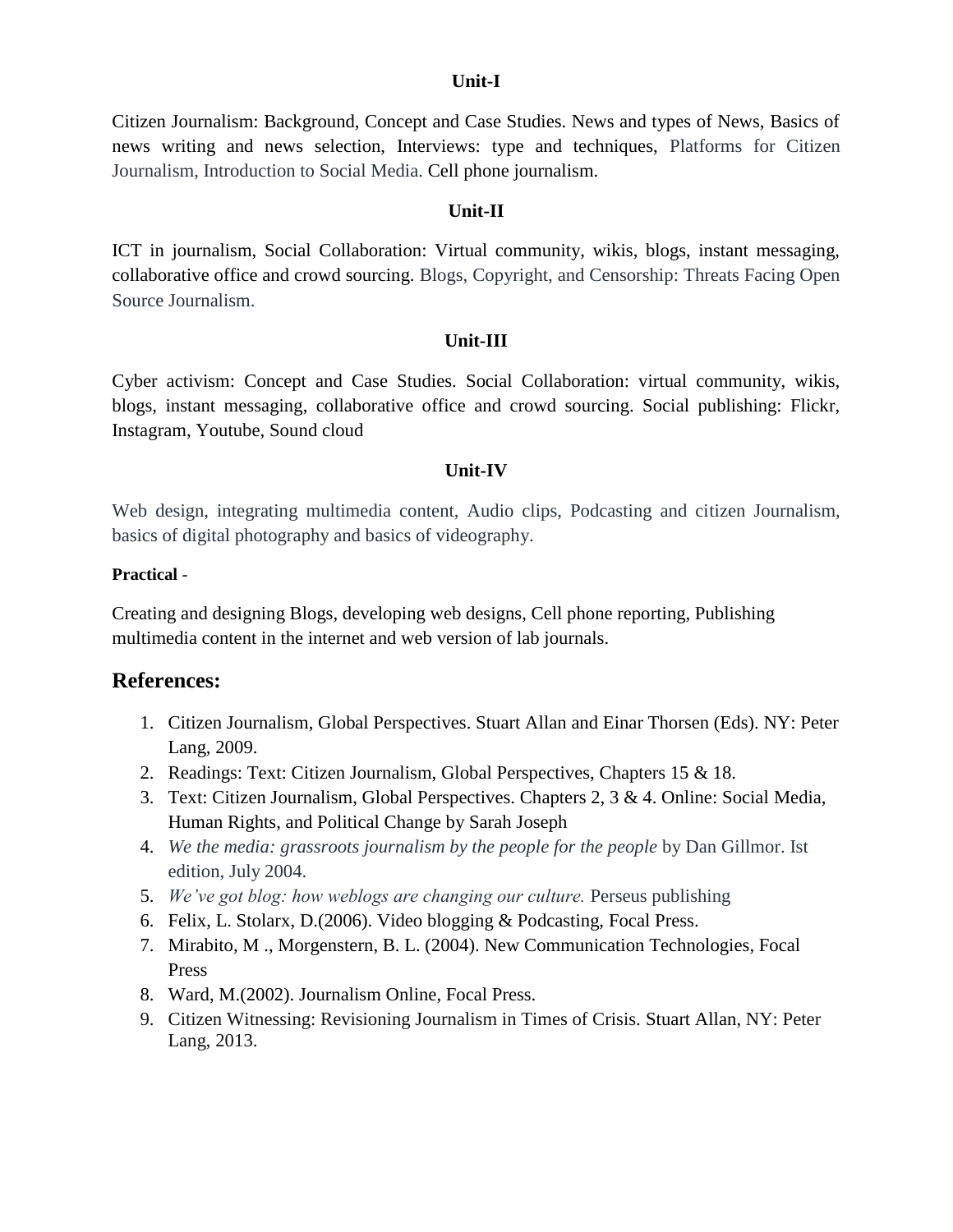### **SEMESTER – III C5 Radio Journalism**

On completion of the course students should be able to describe the characteristics of radio as a medium of mass communication and itsLimitations. They can identify different modes of broadcasting and types of radio stations. They candescribe different formats of radio programmes. They will be able to list basic inputs and main elements of radio production. They can also distinguish & describe the qualities of different types of microphones used in radio production.

### **Unit-I**

Radio as a medium of mass communication in today's context.Characteristics of radio.Limitations of radio

### **Unit-II**

Three Modes of transmission: AM, SW and FM. Different types of radio stations

# **Unit-III**

Radio journalism: Meaning & Definition.Qualities of an anchor/presenter.Importance of pronunciation & voice modulation.

### **Unit-IV**

Radio format: Meaning & Importance. Radio news, Radio talks, Radio features

### **Written Examination Practical**

Suggested Readings:

- 1. H.R. Luthra Indian Broadcasting, Publications Division
- 2. Robert Mc Liesh Radio Production, Focal Press
- 3. James R. AlburgerThe Art of Voice Acting, Focal Press

### **C6 Television Journalism**

On completion of the course students should be able to explain the salient features of TV as a medium. They can list the different formats of TV. They will also able to describe the process of gathering news and report for TV.

### **Unit-I**

Understanding the medium – Nature & Importance.Objectives and principles of TV Broadcasting.Public & Private channel: Objective &reach.Distinguishing characteristics of TV as compared to other Media. Mode of transmission: Terrestrial, Satellite Television & Cable TV

### **Unit-II**

TV formats: Meaning & Needs. Fictional programs: soap operas, sitcoms, serial & films. News based programme: Talk, Discussion, Interview etc.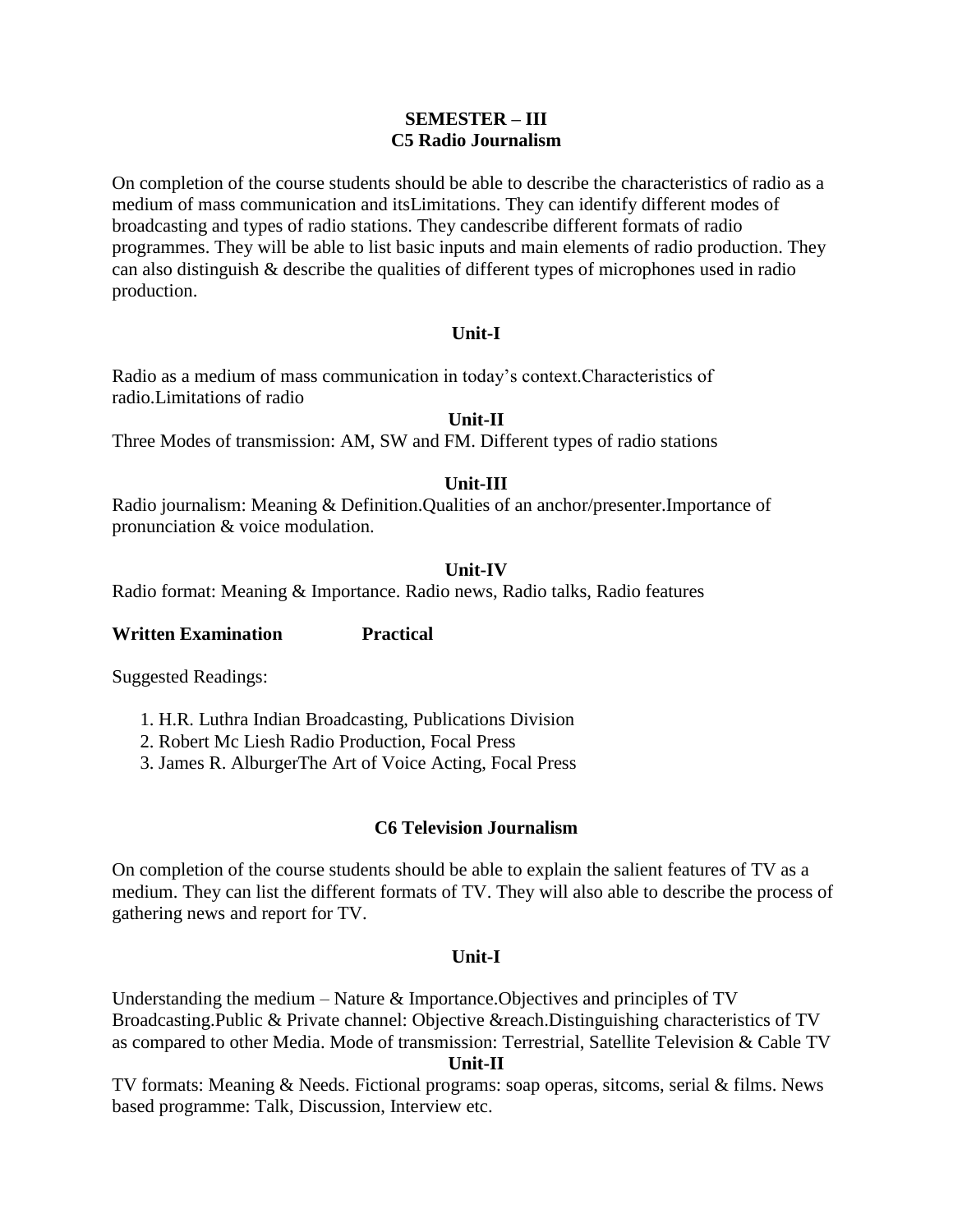# **Unit-III**

Definition and elements of TV News.Basic principles of TV News Writing.Sources of TV News.Types of TV News bulletins and their structure.Planning and conducting of various types of interviews: Factual,Opinion and Ideas

# **Unit-IV**

Video Editor and Producer of TV News.Structure and working of News room of a Television Production Centre.Duties and Functions of TV Reporter.

## **Written Examination Practical**

Suggested Readings :

1. Jan R. Hakemulder, Broadcast Journalism, Anmol Publications,Ray AC de Jonge, PP Singh New Delhi

2. Janet Trewin Presenting on TV and Radio, Focal Press,New Delhi

3. Stuart W. Hyde TV & Radio Announcing, Kanishka Publishers

4. Andrew Boyd Techniques of Radio and Television News Publisher: Focal Press, India.

1. Janet Trewin Presenting on TV and Radio, Focal Press, India.

# **C7 - Development Communication**

### **Unit 1**

Social Change and Issues in Development

 $\Box$  Global Parameters of Development and India

 $\Box$  Global and Regional Initiatives – Millennium Development Goals, human rights, social inclusion, gender, ecology and sustainable development, public health, family welfare

 $\Box$  Communication and Social Change

 $\Box$  Media and Social Marketing

# **Unit II**

Strategic Approaches to Development Communication

 $\Box$  Development Support Communication-RTI, Social Audits, Grass-root activism,

Whistleblowers, NGOs, other agencies

 $\Box$  Wood's Triangle

 $\Box$  Multi-Media Campaigns, radio, cyber-media, KAP Gap

 $\Box$  Diffusion of Innovation; Magic Multiplier; Empathy

# **Unit III**

Paradigms of Development Communication

 $\Box$  Linear Models - Rostow's Demographic transition, transmission

 $\Box$  Non-Linear - World System Theory, Marxist Theory

 $\Box$  Dependency Paradigm – centre-periphery, unequal development, development under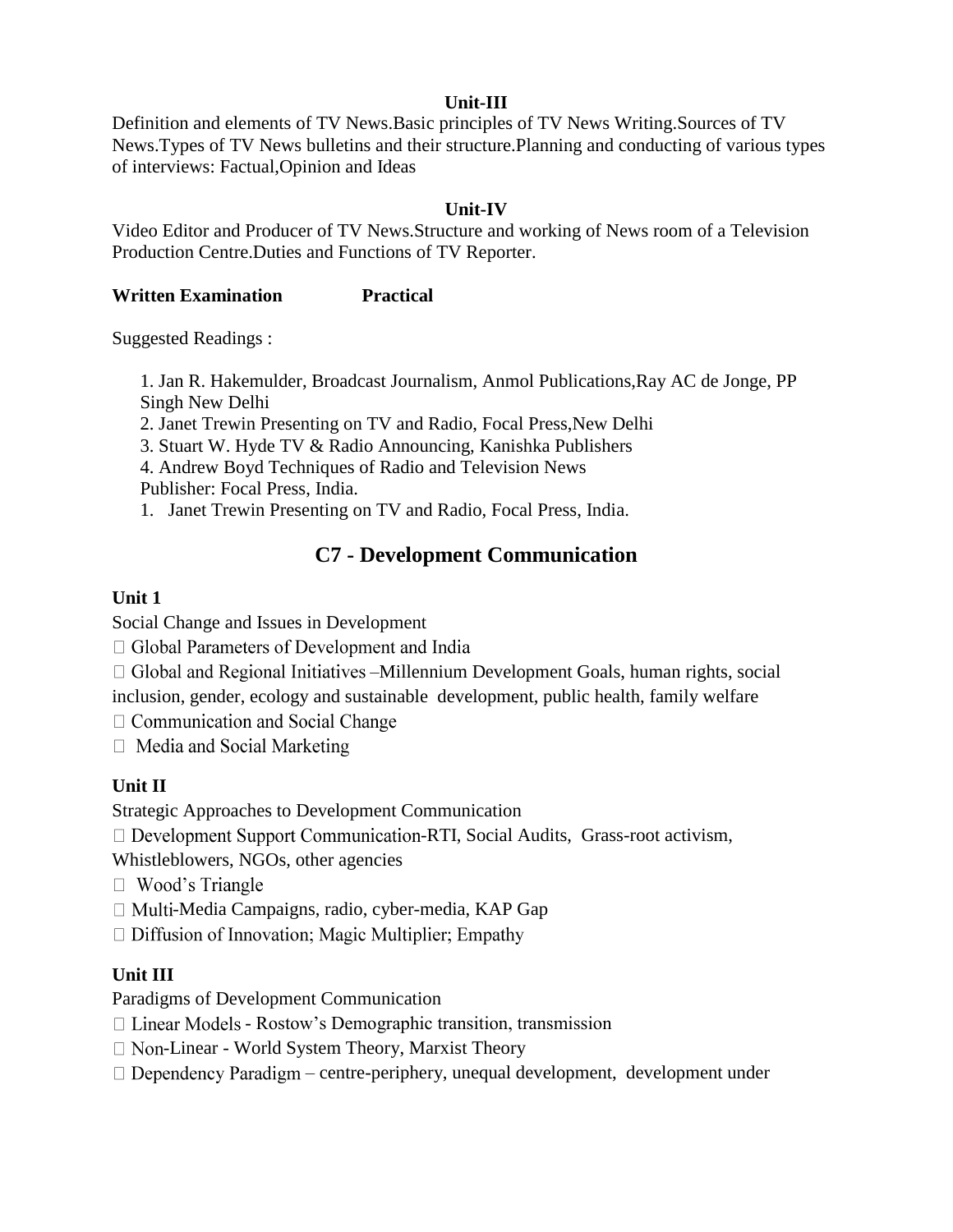development  $\Box$  Alternative Paradigms –participatory, think local/act global think global/act local

### **Unit IV**

- Development Communication- Praxis
- $\Box$  Designing the Message for Print
- $\Box$  Community Radio and Development
- $\Box$  TV and Rural Outreach
- □ Digital Media and Development Communication

### **Indicative Reading List**

 $\Box$  Gupta V.S. Communication and Development, Concept Publication, New Delhi.

 $\Box$  Ganesh S. lectures in Mass Communication, India Publishers, 1995.

 $\Box$  Murthy D V R Development Journalism, What Next? KanishkaPublication, New Delhi.

 $\Box$  Melkote Srinivas R. & H. Leslie Steeves. Communication for Development in The Third World, Sage Publications.

 $\Box$  Joshi Uma. Understanding Development Communication, Dominant Publishers, New Delhi.

## **SEC 1- PHOTO JOURNALISM Unit I**

**Photo Journalism** - History of photojournalism. Difference between a photographer and photo journalist. Understanding visuals. Capturing human interest visuals. Photography for different media- newspaper, magazine, internet. Importance of visuals in journalism- timeliness, unbiased and narrating the story.

### **Unit II**

**Techniques of Photojournalism**- both professionally and aesthetically. Types of cameras-Digital versus Analogue, SLR versus Point and Shoot cameras, Different types of lenses, tripod, flash. Knowing the aesthetics of photojournalism- Composition, Camera angles. Types of image formats- Raw, JPEG, TIFF. Understanding Lights, Mobile phone for photojournalism.

### **Unit III**

**Types of Photojournalism**. Sports photojournalism, Travel photojournalism, Food, Still Life, Science, medical, spot news, war photojournalism and wildlife photojournalism.

**Photo feature and Editing**- Photoshop, The online photo editors- manipulating the images. Applying effects. Technical skills for photojournalism.

### **Unit IV**

**Ethical and Legal Issues**- staging versus truthfulness- treating subjects with respect- Privacy, Stereotyping. Victims of incidents or tragedy, Public interest visuals. Photography in the age of new digital technology. Photojournalism as a profession and business- Photo Agencies- its role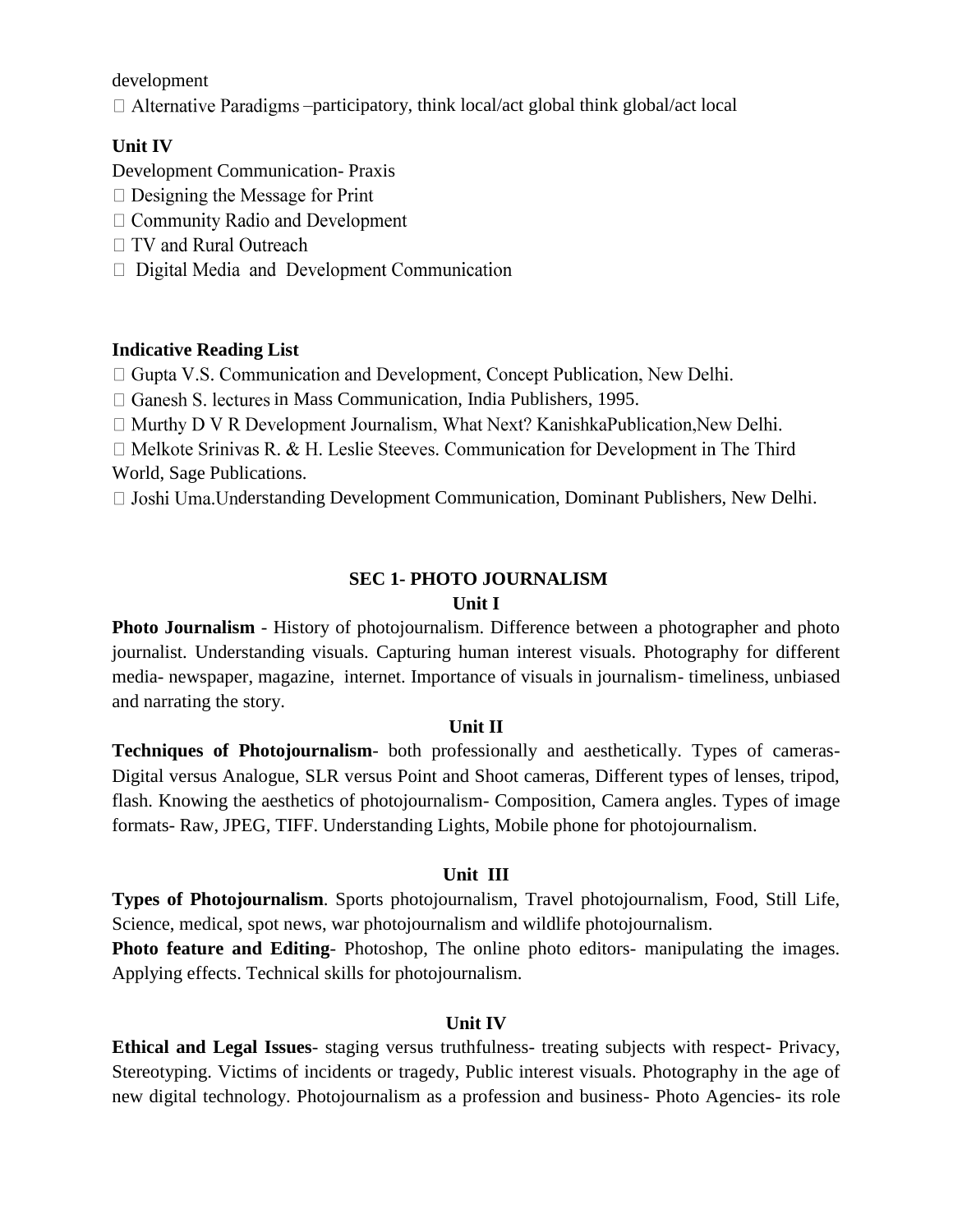in media, Photo freelancing as a profession. Photojournalist as a writer. Photojournalism, a look into the future.

### **Written Examination Practical**

**Practical** - Photo Exhibition or Photo feature publications in magazines, newspapers or Designing a photography portfolio.

### **Textbooks**

- 1. Parrish, Fred S., (2001). *Photojournalism: An Introduction,* Wadsworth Publishing.
- 2. Brill, Betsy. (2001). *Photo Journalism: The Professionals' Approach*, Focal Press.

# **GE3 - Public Service Broadcasting**

### **Unit I**

Public Service Broadcasting: Definitions and Mappings. Revenue Models.Global Overview of Public Service Broadcasting. Public Service Model in India: Policy and Laws

### **Unit II**

State Initiatives and Interventions: All India Radio, Doordarshan, Films Division, ThePrasar Bharti Bill

### **Unit III**

Participatory Communication: Community Radio, Campus Radio, Community Video, Citizen Journalist, Digital Media and ICT

### **Unit IV**

Case studies:Public Service Broadcasting Trust, (PSBT) India, British Broadcasting Corporation (BBC)

Reading List:

- 1. Chatterjee P.C, Broadcasting in India, New Delhi, Sage 1987.
- 2. The Radio Handbook, by Carrol Fleming, Rout ledge (London& New York 2002.
- 3. Saxena ,Ambrish, Radio in New Avatar- AM to FM,Kanishka Publishers .

# **SEMESTER IV**

# **C8 Introduction to Advertising**

On completion of the course students should be able to define and explain advertising, its role and functions. Identify various types of advertising. Explain the elements of advertising.

**Unit I**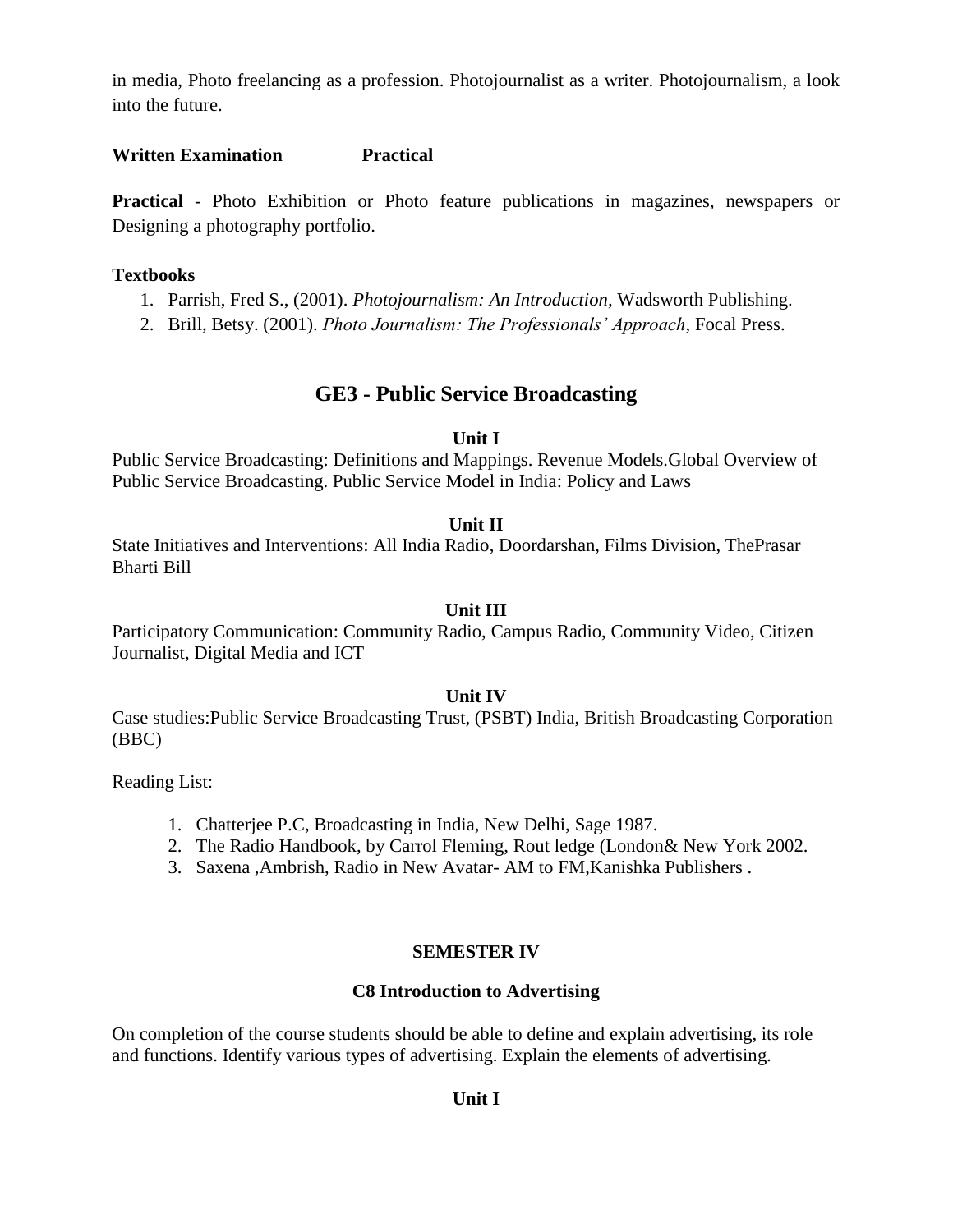Advertisement: Definition, Meaning & Concept. Importance and Role of Advertising. Need, nature and scope of Advertising. Role and functions of Advertising. History & growth of Advertising in India

# **Unit II**

Advertising consumer welfare,Advertising standard of living, Advertising & cultural values

## **Unit III**

Classification of Advertising on the basis of :Target Audience, Geographical Area, Medium, Purpose

### **Unit IV**

Elements of Print advertising - Copy, slogan, identification mark, clashing illustrations. Characteristics, Advantages & Disadvantages.Broadcast media – Television, Radio. Print Media – Newspaper, Magazines

### **Written Examination Practical**

### **Suggested Readings**

- 1. Sandage C H, Fryburger Vernon Advertising Theory and Practice: A.I.T.B.S.&Rotzoll Kim Publishers & Distributors, Delhi
- 2. Mohan Mahender Advertising Management: Concepts & Cases;Tata McGraw Hill Publishers
- 3. Ogilvy David Ogilvy on Advertising; Prion Books Ltd.
- 4. Lewis HerschellGordion The Complete Advertising and MarketingHandbook: East West Books(Madras) Pvt.Ltd., Chennai
- 5. White Roderick Advertising: What it is and How to do it:McGrawHill Book Company, London

### **C9 Introduction to Public Relations**

On completion of the course students should be able to define Public Relations and its function. They can apply tools and techniques for handling public. They will be able to define and explain event management and its functions. They can also explain the revenue generating process for an event.

### **Unit I**

Public Relations: Meaning, Definition & Concept. Objective of Public Relations.Need, nature and scope of Public Relations. History and growth of PR in India.How PR is different from advertising, publicity and propaganda.

### **Unit-II**

Tools and techniques of Public Relations.Press Release: Importance and need. Media relations press conference and press tours.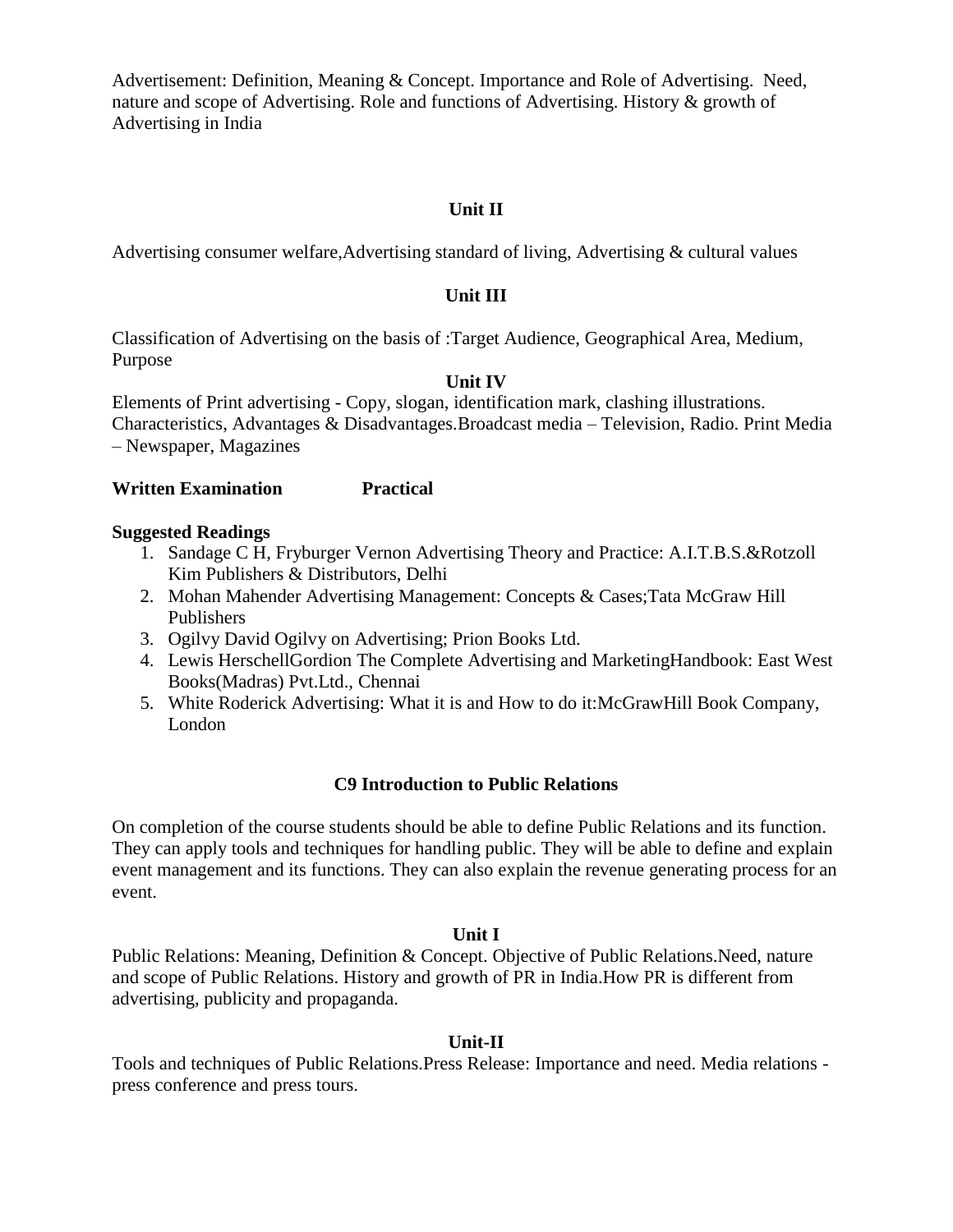# **Unit-III**

House journal, Annual report,Corporate film, Speech writing, minutes and official memo.

# **Unit-IV**

Organisational Set-up of PR agency and department.Effect of Public Relations.Role of PR in government organization.Role of PR in public sector.Role of PR in private Sector.

# **Written Examination Practical**

Suggested Readings:

- 1. Black Sam & Melvin L. Sharpe Practical Public Relations, Universal Book Stall, NewDelhi
- 2. JR Henry and A. Rene Marketing Public Relations, Surjeet Publications,New Delhi
- 3. Jefkins Frank Public Relations Techniques, Butterworth15Heinmann Ltd., Oxford
- 4. Cutlip S.M and Center A.H. Effective Public Relations, Prentice Hall
- 5. Kaul J.M. Public Relation in India, Noya Prakash, CalcuttaPvt. Ltd.

# **C 10- Media Industry and Management**

# **Course contents:**

# **UNIT – I**

Government-Media Interface ,Policies and regulations, Process , Media Management practices followed by Indian and Global Media Organisations , Entrepreneurial freedom and challenges, Arranging equipment and personnel for a new media enterprise, problems of finance, FDI (policies & Practices)

# **UNIT - II**

Distribution / Circulation Management Process, promotion and Evaluation, Media audiences and credibility

# **UNIT - III**

Media management: Insights, Practices and challenges, Ethico – legal perspectives in Media management, Issues related to Paid news, lobbying, pressure group influence, Corporatisation and Politicisation of Media

# **UNIT - IV**

Case Studies, Cross media platforms: issues & impediments. Corporate Ties & Audience Centric approaches

**Written Examination Practical** 

**Suggested Readings**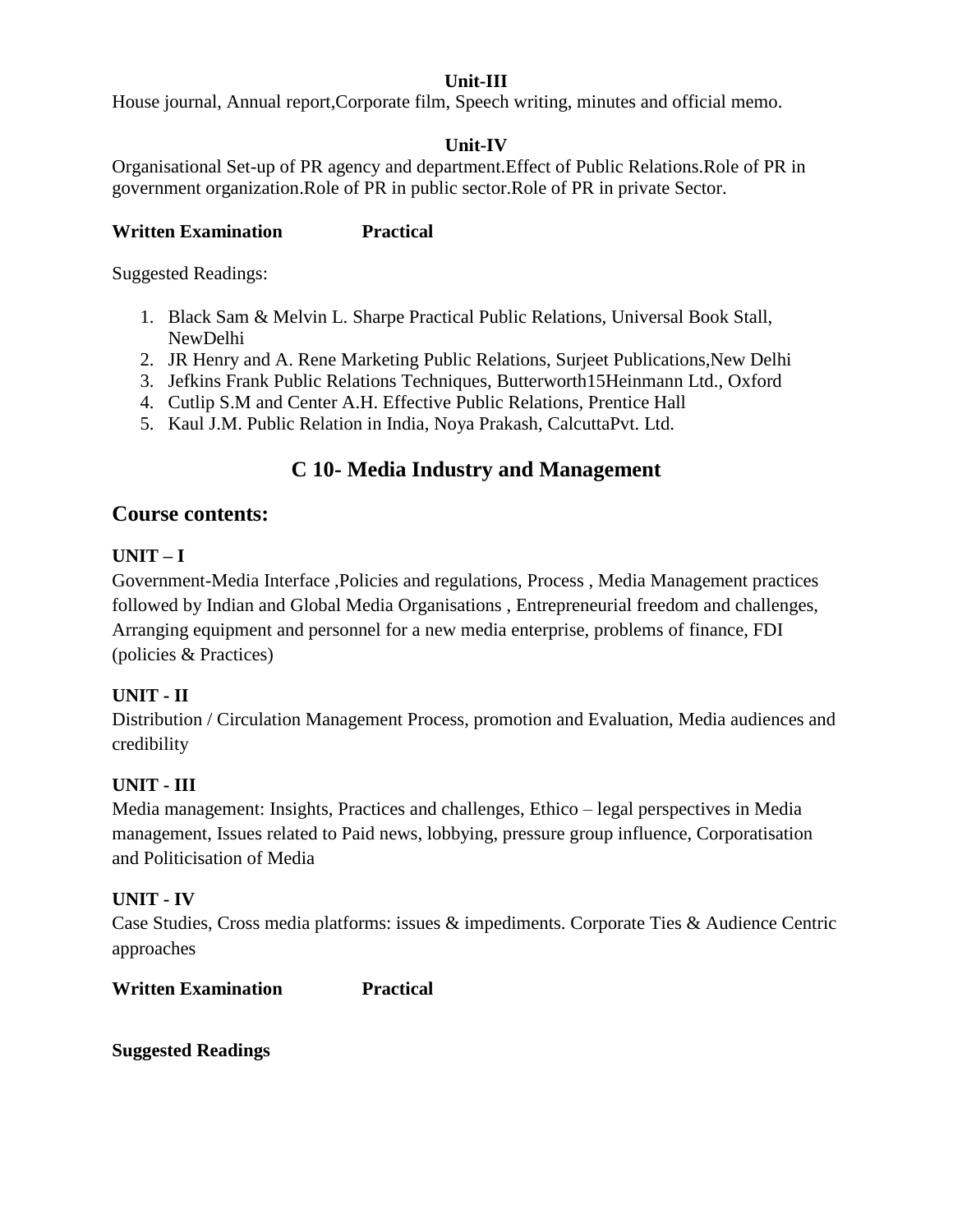□ Vinita KohliKhandeka, Indian Media Business, Sage

 $\Box$  PradipNinan Thomas, Political Economy of Communications in India, Sage

 $\Box$  Lucy Kung, Strategic management in media, SAGE

 $\Box$  Dennis F. Herrick, Media Management in the age of Giants, Surjeet Publications

 $\Box$  Jennifer Holt and Alisa Perren, (Edited ) Media Industries-History, Theory and Method,

Wiley- Blackwel

 $\Box$  John M. lavine and Daniel B. Wackman, Managing Media Organisation

## **SEC 2 - Film Appreciation**

### **Course contents:**

#### **Unit I**

Language of Cinema Language of Cinema I – Focus on visual Language: Shot, Scene, Mis-en-scene, Deep focus, Continuity Editing, Montage Language of Cinema II – Focus on Sound and Colour: Diegetic and Non Diegetic Sound; Off Screen Sound; Sync Sound; the use of Colour as a stylistic Element Difference between story, plot, screenplay

### **Unit II**

Film Form and Style German Expressionism and Film Noir Italian Neorealism French New-Wave Genre and the development of Classical Hollywood Cinema

### **Unit III**

Alternative Visions Third Cinema and Non Fiction Cinema Introduction to Feminist Film Theory Auteur- Film Authorship with a special focus on Ray or Kurusawa

# **Unit IV**

Hindi Cinema 1950s‐ Cinema and the Nation (Guru Dutt, Raj Kapoor, Mehboob) The Indian New-Wave Globalisation and Indian Cinema, The multiplex Era Film Culture

### **Recommended Screenings or clips Unit I**

o Rear Window by Alfred Hitchcock (Language of Cinema)

o Battleship Potempkinby Sergei Eisenstein (Language of Cinema)

o Man with a Movie Camera by DzigaVertov

o Germany Year Zero directed by Roberto Rosselini (Italian Neo Realism)

o Metropolis by Fritz Lang/Double Indemnity by Billy Wilder (German Expressionism and Film Noir)

o PatherPanchalibySatyajit Ray

- o The hour of the Furnaces by Fernando Solanas Unit IV
- o NishantbyShyamBenegal/Aakrosh by GovindNihalani (Indian New wave)
- o Pyaasaby Guru Dutt

# **Suggested Readings**:

Andre Bazin, "The Ontology of the Photographic Image" from his book What is Cinema Vol. I

Berekeley, Los Angeles and London: University of California Press: 1967, 9-16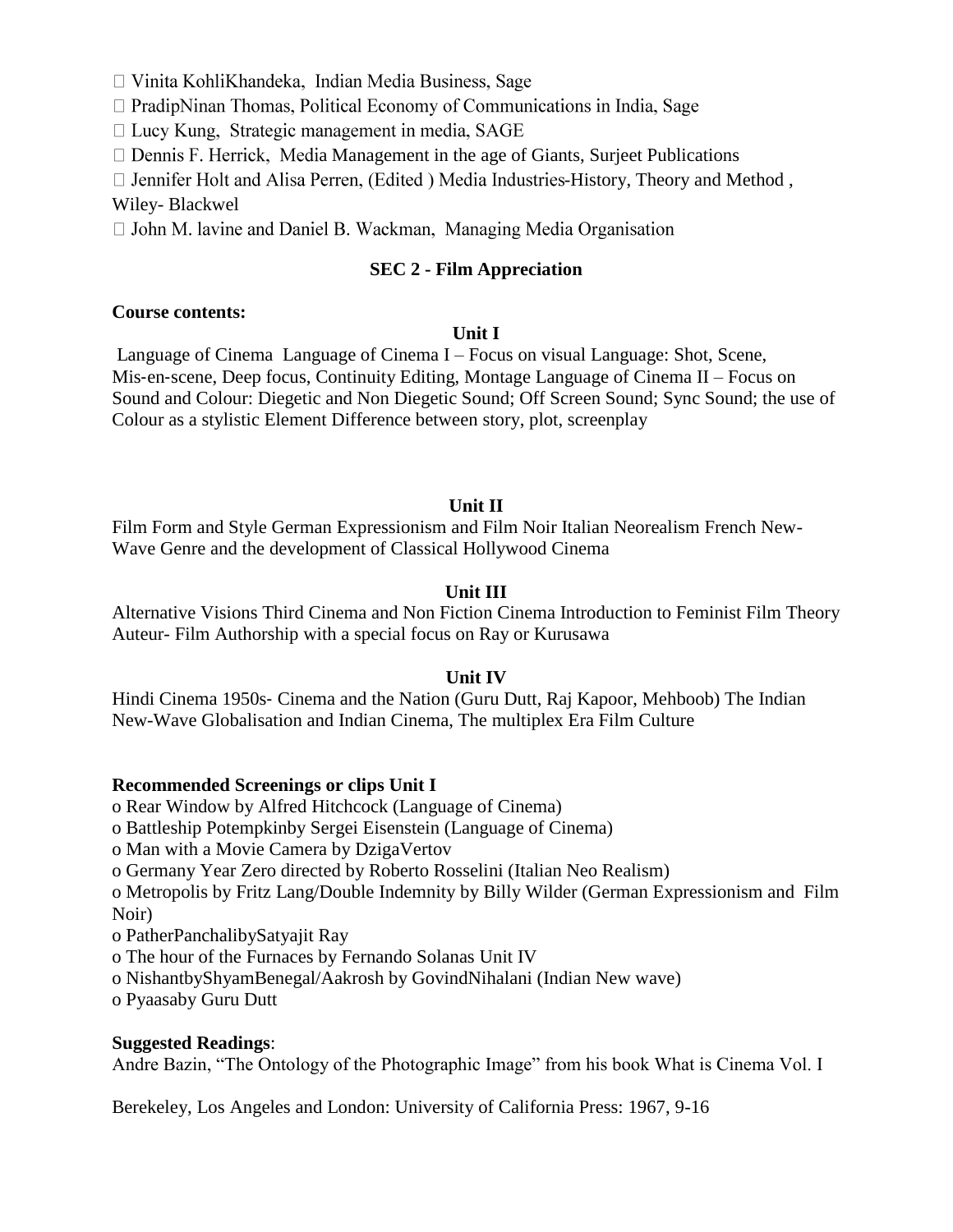Sergei Eisenstein, "A Dialectic Approach to Film Form" from his book Film Form: Essays in Film

Theory (Edited and Translated by Jay Leyda) San Diego, New York, London: A Harvest/Harcourt

Brace Jovanovich, Publishers: 1977, 45-63

Tom Gunning, "Non-continuity, Continuity, Discontinuity: A theory of Genres in Early Films,"in

Thomas Elsaesser, ed. Early Cinema: Space, Frame, Narrative. London: British Film Institute, 1990, 86-94.

David Bordwell, "Classical Hollywood Cinema: Narrational Principles and Procedures" in Philip

Rosen, ed. Narrative, Apparatus, Ideology. New York: Columbia University Press, 1986, 1734.

Paul Schraeder "Notes on Film Noir" in John Belton ed. Movies and Mass Culture New Brunswick

New Kersey: Rutgers University Press: 1996 pg.153-170

Robert Stam, "The Cult of the Auteur," "The Americanization of Auteur Theory," "Interrogating Authorship and Genre," in Film Theory: An Introduction. Massachusetts & Oxford : Blackwell Publishers: 2000, 83-91 & 123-129.

Richard Dyer "Heavenly Bodies: Film Stars and Society" in Film and Theory: An Anthology Massachusetts, U.S.A & Oxford, U.K: Blackwell Publishers: 2000, 603-617 Ideology of Hindi Film by Madhava Prasad.. New Delhi: Oxford University Press. 1998 Global Bollywood by Anandam P. Kavoori and AswinPunanthambekar Eds. New York: New York University Press. 2008

# **GE4 - Photography**

# **UNIT I**

Technical history of photography: Persistence of Vision, Camera Obscura,A brief glimpse into the Dark Room Development of a Photograph.  $\Box$  Types of photographic cameras and their structure (Pin-hole, SLR, TLR, D-SLR). Lenses (types and their perspective/angle of view), Aperture (f-stop & T-stop), Shutters (Focal plane & Lens shutter), Light meters (Incident, reflected & through Lens: Average, Centre weighted, Spot &Metrics) and Focus and Depth of Field

# **UNIT II**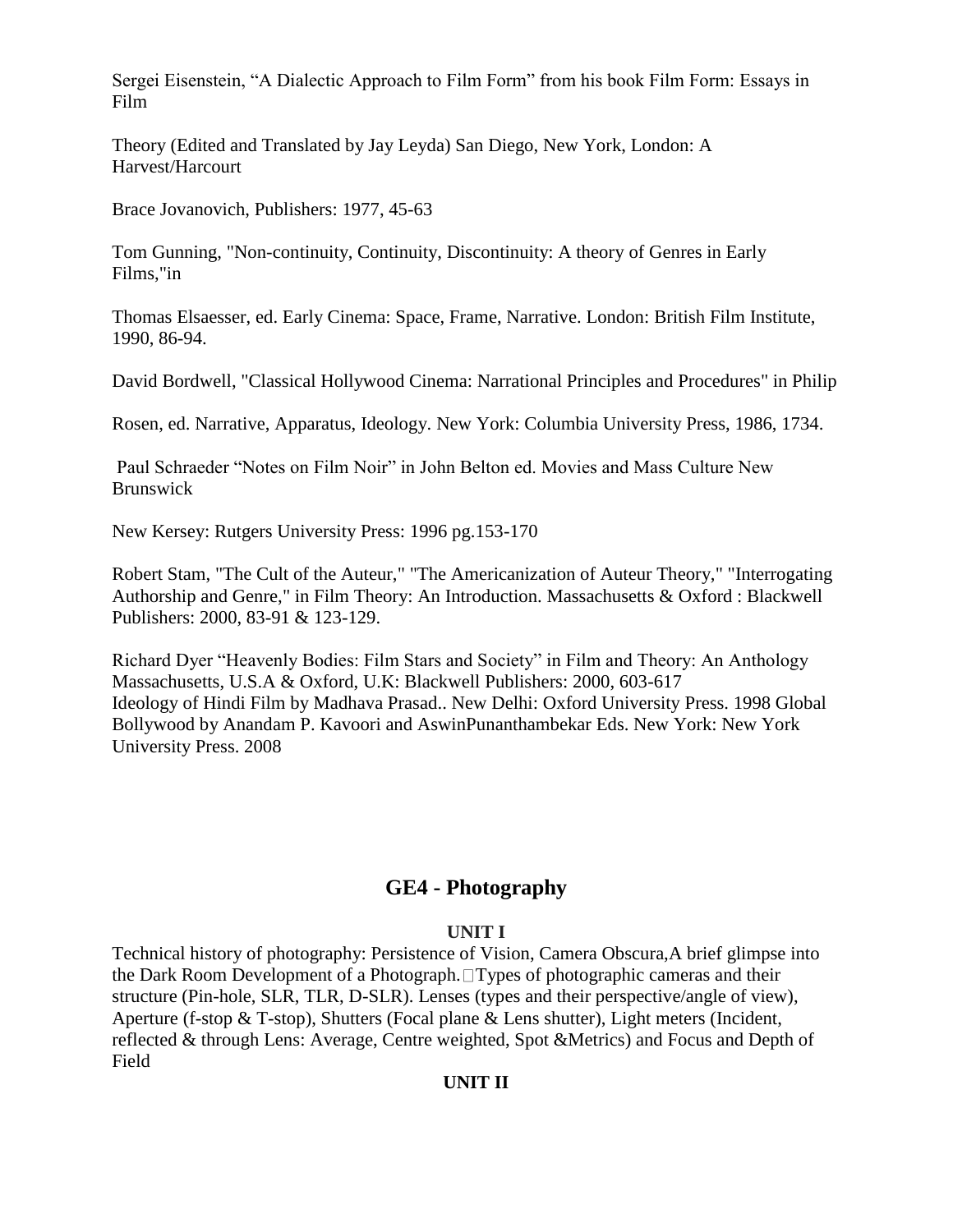Understanding Light and Shadow: Natural light and Artificial Light, The Nature of Light- Direct Light, Soft light, Hard light, Directional Light.Brightness, Contrast, Mid tones, Highlights, Shadow and Silhouettes. Lighting equipment (Soft boxes, umbrellas, fresnels, Skimmers, reflectors,etc). Three Point Lighting Technique and Metering for Light. Filters and Use of a Flash Unit

### **UNIT III**

DIGITAL Photography and Editing: Sensor Sizes , Formats and Storage. Introduction to Editing and Digital Manipulation.Brightness, Contrast, Mid tones, Highlights, Colour tones. Basics of Photoshop, Photo editing software: (Microsoft Office Picture Manager, CorelDraw, AdobePhotoshop Elements, Photoshop CC (Creative Cloud)

### **UNIT IV**

Photojournalism: Brief History – Global & Indian. Application & Ethics and Law in Digital Imaging (Ethicality while photographing asubject/issue  $\&$  editing the image – issue of unethical morphing etc., Copyright Lawetc.), Approaches to documenting reality- (Discussion on Capa's 'The Falling Soldier',Objective Truth or Staged Representation), War Photojournalism

### **Written Examination Practical**

Suggested Readings:

- 1. Camera Lucida: Reflections on Photography- Roland BarthesOn Photography- Susan Sontag
- 2. The Man, The Image & The World: A Retrospective- Henri Cartier-Bresson
- 3. Basic Photography- Michael Langford.
- 4. All about Photography by Ashok Dilwali, National Book trust , Year of Publication:2010. New Delhi.
- 5. Practical photography by O.P. SHARMA HPB/FC (14 March 2003.
- 6. The Photographer's Guide to Light by Freeman John Collins & Brown, 2005.

### **SEMESTER V C11- Internet Journalism**

On completion of the course students should be able to explain the uses of cyber media for journalistic purpose. They can understand the applications of the uses of online tools for communication.

### **Unit-I**

Meaning and definition.Characteristics of Online Communication

### **Unit-II**

Characteristics of Internet.Brief Idea about ISP and browsers.Websites & its types.Email: Need & Importance. Web tools: Blogs, Social Media & Search Engine

### **Unit-IV**

Brief History of the E-newspaper in English & Hindi.Reasons for the growing popularity of enewspaper.Present & Future of E-newspaper.Limitations of online newspapers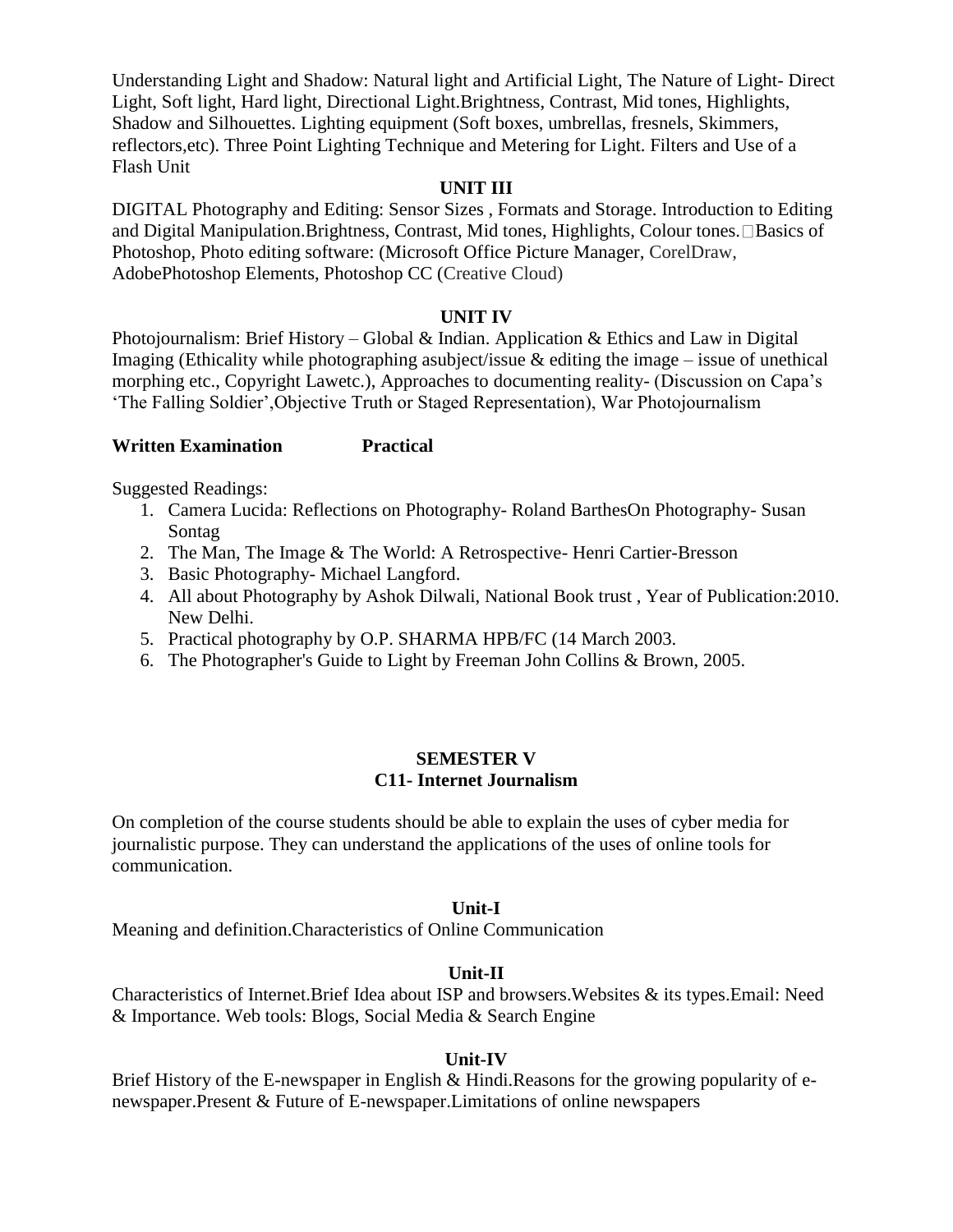# **Unit-IV**

Traditional vs Web Journalism.Elements of a Web newspapers. Reporting Writing, Editing for Web Journalism.Web Journalism & Law: Information & Technology Act 2000 & Copy Right Act.

# **Written Examination Practical**

# **Suggested Readings :**

- 1. Ronal Dewolk Introduction to Online Journalism Allyn&Bacon, ISBN 0205286895
- 2. John Vernon Pavlik New Media Technology Allyn& BaconISBN 020527093X
- 3. Michael M. Mirabito, New Communication Technologies : Application,Barbara . Mogrenstorn, Policy & Impact Focal Press, 4th editionISBN 0240804295
- 4. Suresh Kumar Internet Patrakarita, Takshila Publication, Delhi

# **C12 –Global media and Politics**

# **Unit I**

Media and Globalisation

- $\Box$  Globalisation : barrier–free economy, multinationals and development
- $\Box$  Technological advances, telecommunication
- $\Box$  Globalization of TV formats
- $\Box$  Global networks: information society, network service economy, movement of intangibles

# **Unit II**

Media and the Global Market

 $\Box$  Trans-world production chains and BPOs /Call Centres

 $\Box$  Media conglomerates and monopolies: Ted Turner/Rupert Murdoch

 $\Box$  Global and regional integrations: Zee TV as a Pan-Indian Channel  $\Box$  Entertainment: Local/ Global/Hybrid - KBC/Big Boss/Others?

# **Unit III**

Global Conflict and Global Media

- $\Box$  World Wars and Media Coverage-the rise of Radio-propaganda and persuasion
- $\Box$  The Gulf Wars: CNN's satellite transmission, embedded Journalism
- $\Box$  9/11 and implications for the media
- $\Box$  26/11 and implications for the media

# **Unit IV**

Ideology, Culture and Globalisation

 $\Box$  Cultural politics: media hegemony and legitimation of media driven global cultures,

homogenization, the English language

 $\Box$  Rise of Regional Initiatives: Al-Jazeera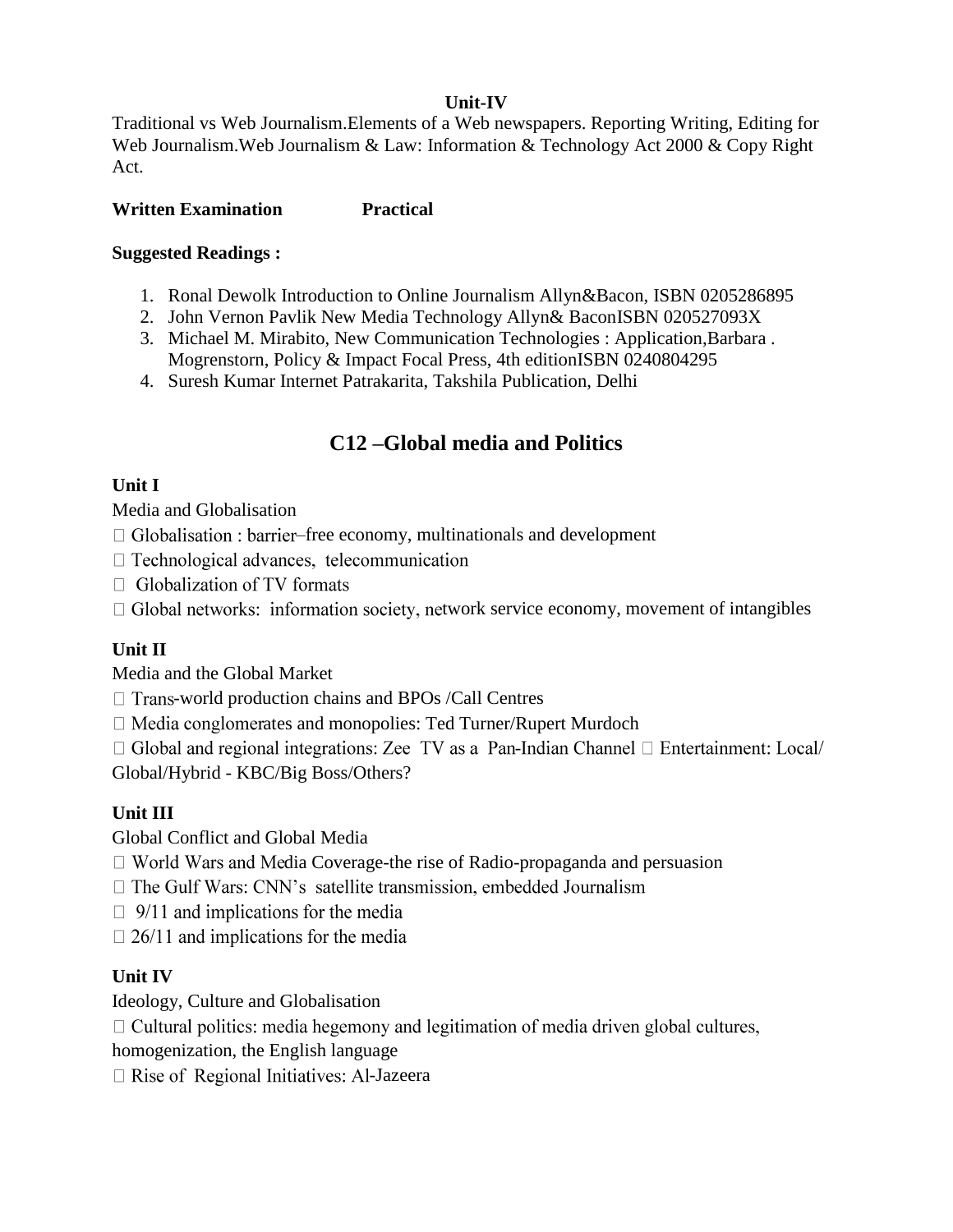$\Box$  Hacking ; WikiLeaks, Media Executions

 $\Box$  Freedom of Expression debates

# **Indicative Reading List**

 $\Box$  Choudhary, Kameswar (ed) Globalisation, Governance Reforms and Development in India, Sage, New Delhi.

 $\Box$  Kamalipor, Yahya R. Globalization of Corporate Hegemony, New York Press.

 $\Box$  Monroe, Price. Media Globalisation' Media and Sovereignity, MIT press, Cambridge, 2002.

□ Kamalipor, Yahya R and Snow Nancy, War, Media and Propaganda, Rowman and Littlefield Publication.

 $\Box$  Patnaik, B.N & ImtiazHasnain(ed) Globalisation: language, Culture and Media, Indian Institute of Advanced Studies, Shimla, 2006.

 $\Box$  Singh, Yogendra . Culture Change in India: Identity and Globalisation, Rawat Publication, New Delhi, 2000.

 $\Box$  Thussu, DayaKishan Continuity and Change, Oxford University Press.

# **DSE 1- Media,Gender andHuman Rights**

# **Course contents:**

# **Unit I**

Media and the social world,Media impact on individual and society, Democratic Polity and mass media, Media and Cultural Change Rural‐Urban Divide in India: grass‐roots media

# **Unit II**

Gender Conceptual Frameworks in Gender studies, Feminist Theory, History of Media and Gender debates in India (Case studies), Media and Gender - Theoretical concerns. Media and Masculinity

# **Unit III**

Media: Power and Contestation, Public Sphere and its critique,"Public sphere" of the disempowered? Media and Social Difference: class, gender, race etc.

Genres – Romance, Television, Soap Opera, Sports

Presentation: a) Watcha Indian TV Soap Opera /reality show for a week and for representation of Family. b) Project on use of internet by the marginalized groups.

# **Unit IV**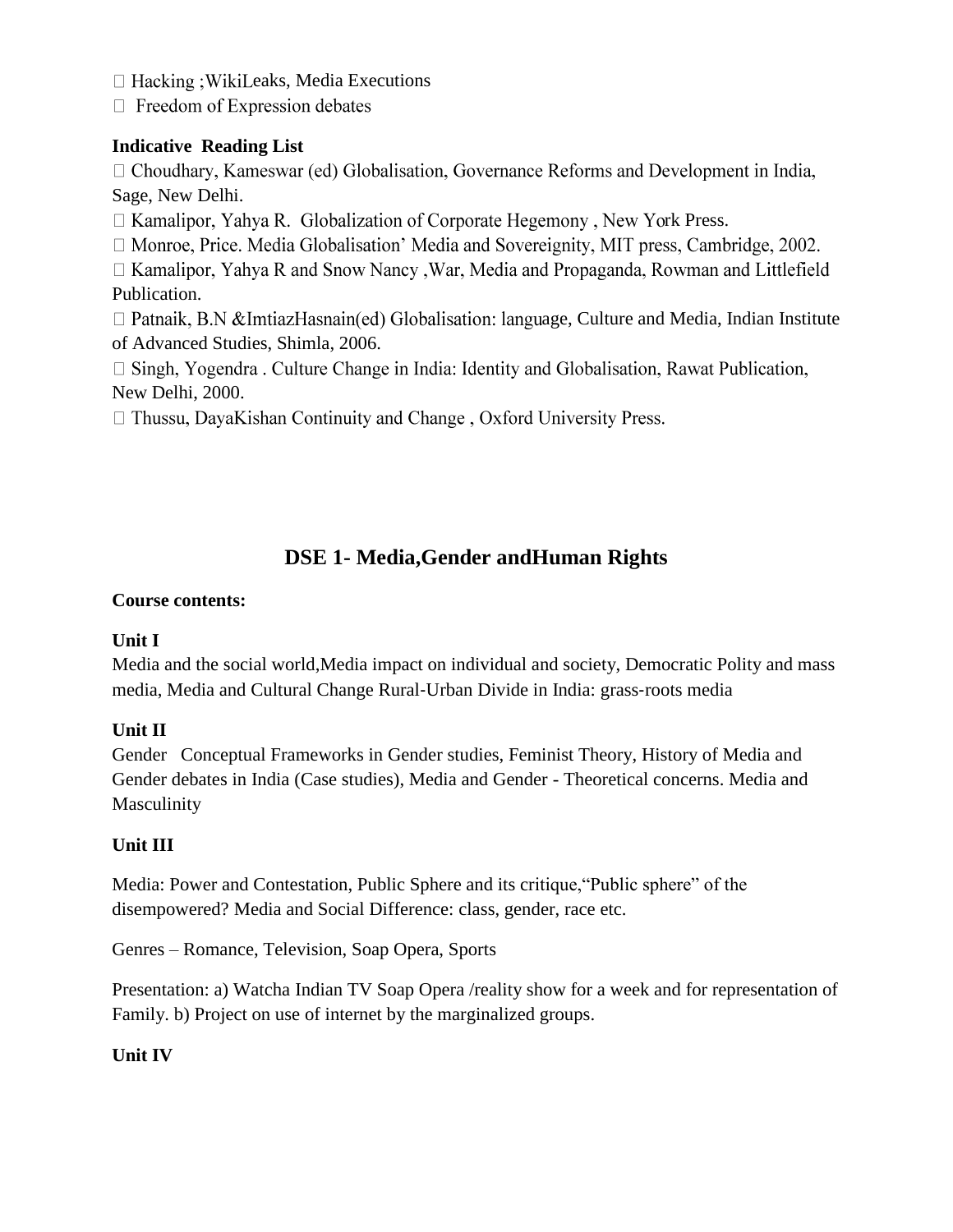Media and Human Rights, Human Rights- Theoretical perspectives, Critique, Universal Declaration of Human Rights , Human Rights and Media ( Case Studies)

Presentation: Representation of Human Rights issues and violations in International and media

# **Essential Readings**

1. Street, John. Mass media,politics and democracy. Palgrave Macmillan, 2011.

2. Balnaves, Mark, Stephanie Donald, and Brian Shoesmith. Media theories and approaches: A global perspective. Palgrave‐Macmillan. 2009 ( Pg No. 3‐10, 11‐34, 35‐53)

3. Mackay, Hugh, and Tim O'Sullivan, eds. The media reader: continuity and transformation. SAGE Publications Limited, 1999. 13‐28, 43‐73, 287‐305.

4. Asen, Robert &Brouwer, Daniel, 2001. Counter Publics and the State, SUNY Press. 1‐35, 111‐137 Readings: 1. Ninan, Sevanti. Headlines from the heartland: Reinventing the Hindi public sphere. SAGE.

# **Readings:**

1. Ninan, Sevanti. Headlines from the heartland: Reinventing the Hindi public sphere. SAGE Publications Pvt. Limited, 2007.

2. Curran, James. "Rethinking mass communication."Cultural studies and communications. London: Arnold (1996).

3. McQuail, Denis. Mass communication theory: An introduction. Barcelona, 1991. 79‐111

4. Berger, Arthur Asa. Media and society: A critical perspective. Rowman& Littlefield, 2012.Pg 9‐21,167‐180

5. Nichols, Joe& Price, John, Advanced Studies in Media, Thomes Nelson,1999. 42‐55

6. Thirumal, P., and Gary Michael Tartakov. "India's Dalits search for a democratic opening in the digital divide." International Exploration of Technology Equity and the Digital Divide: Critical,Historical and Social Perspectives (2010): 20.

7. Rajagopal, Arvind, ed. The Indian Public Sphere: Readings in Media History. New Delhi: Oxford University Press, 2009. 278‐290. 8. Rayner, Philip, Peter Wall, and Stephen Kruger, eds. AS media studies: the essential introduction. Psychology Press, 2004...53‐61. 9. Bannerjee, Menon&Priyameds.Human Rights, gender and Environment, Pearson& Co. 2010

# **DSE 2 - Tribal Communication**

# **Objectives of the Course**:

On completion of the course the student should be able to: 1. understand the significance of tribal communication.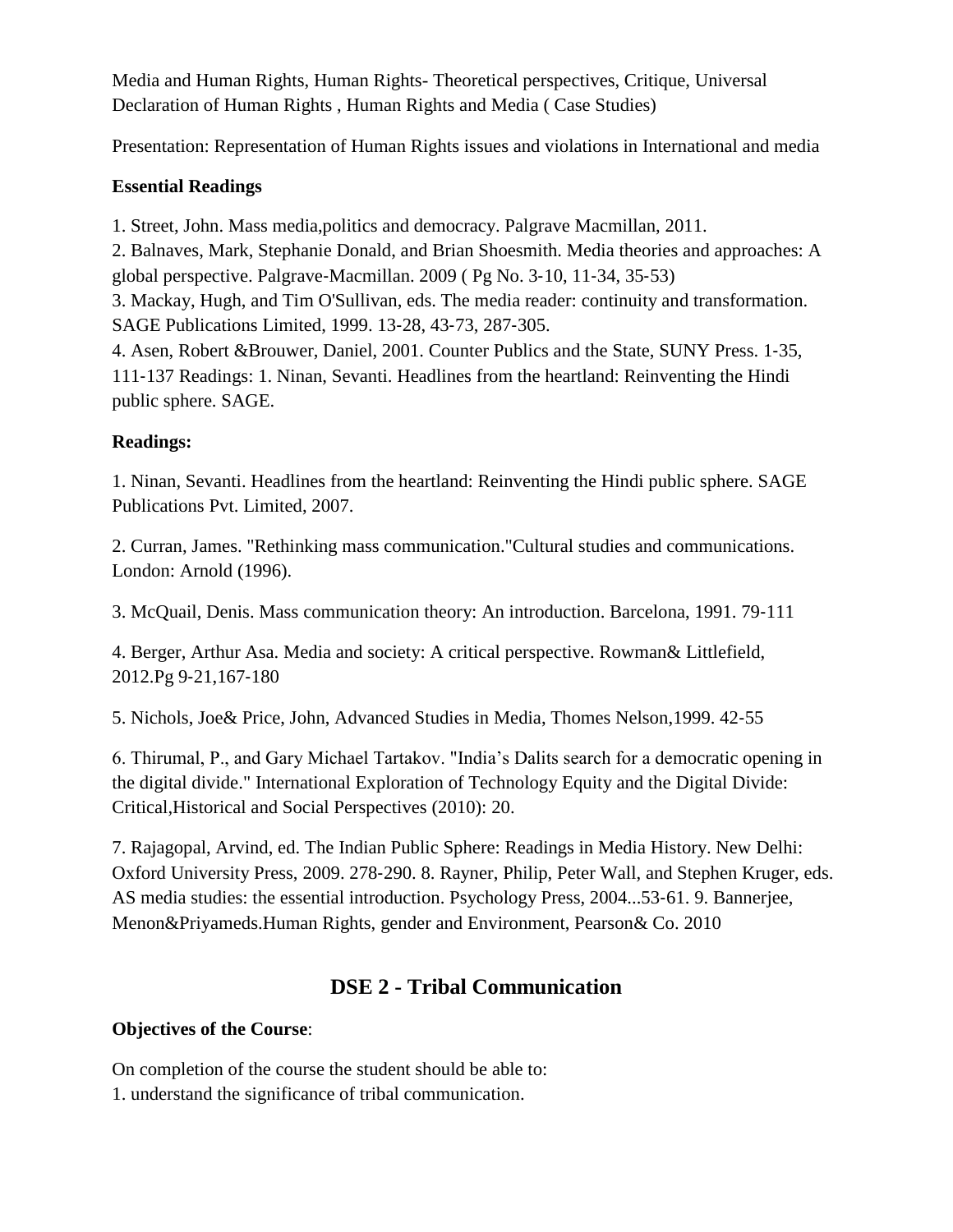2. describe sources of tribal communication

3. meaning& features of different mediums of tribal communication.

#### **Unit-I**

[Communication in Tribal Life] L-15 5. Tribal Communication: Meaning & Concept 6. Sources and Medium of tribal communication. 7. Features of tribal communication

#### **Unit-II**

[Performing art for Tribal Communication] L-15 1. Types of performing art: Dance & music 2. Features of tribal performing art 3. Tribal performing art: Significance

#### **Unit-III**

[Visual art for Tribal Communication] L-15 4.Visual art for Communication among tribes 5.Types of visual art: Tattoo, wall-painting, cloth-painting. 6. Tribal visual communication: Significance

#### **Unit-IV**

[Tribal Communication: Conservation & Promotion] L-15 1. Initiatives for preservation of tribal art: Government & voluntary organization 2. Promotion of tribal art & communication 3. Fund and resources for conservation

#### **Suggested Readings**

1. Surjit Sinha. Tribes in Indian civilization

2. L.P. Vidyarthi. Tribal Culture of Indian

3.Moonis Raza (NCERT Publication) General Geography of India

4.Nadeem Husnain Tribal India.

# **DSE3 - Media & Cultural Studies**

# **Course contents:**

#### **Unit I**

Understanding Culture Mass Culture, Popular Culture, Folk Culture Media and Culture, Critical Theories Frankfurt School, Media as Cultural Industries Political Economy, Ideology and Hegemony

#### **Unit II**

Representation Media as Texts Signs and Codes in Media Discourse Analysis Genres Representation of nation, class, caste and gender issues in Media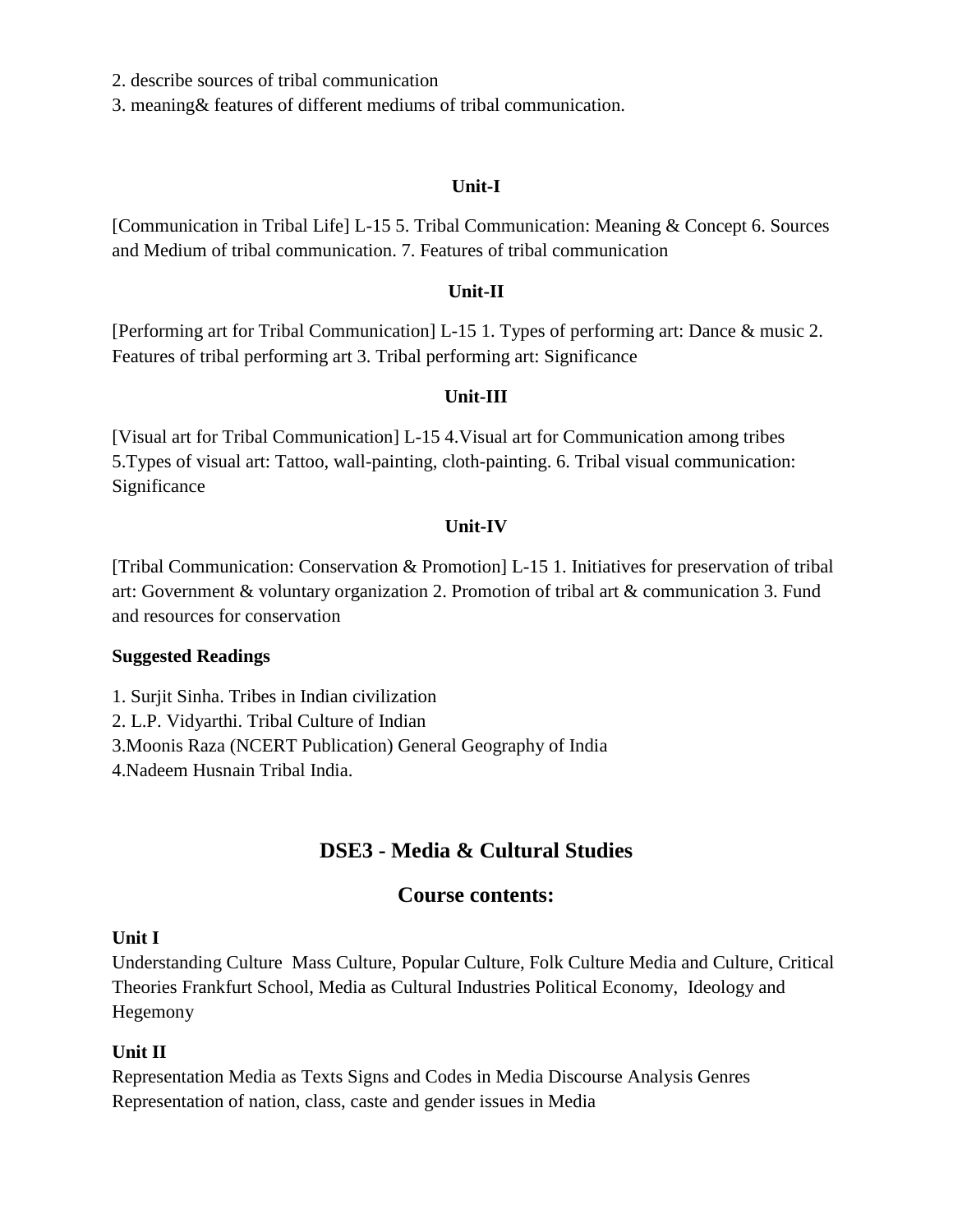# **Unit III**

Audiences Uses and Gratification Approach Reception Studies Active Audiences Women as Audiences Sub Cultures; Music and the popular, Fandom

# **Unit IV**

Media and Technologies Folk Media as a form of Mass Culture, live performance; Audience in live Performance Media technologies; Medium is the Message; Technological Determinism; New Media and Cultural forms

# **Readings**

AS Media Studies: An Essential Introduction Edited by Philip Rayner, Peter Wall and Stephen Kruger, Routledge (Covers Unit II, III, IV and V)

John Fiske, 1982, Introduction to Communication Studies, Routledge (Covers Unit II, Ideology and Meanings and Unit III Signs and codes ) Dennis McQuail, 2000, (fourth Edition) Mass Communication Theory, London, Sage (Covers Unit IV, Media Technologies) Baran and Davis, Mass Communication Theory (covers Unit II, III and IV) John Storey. Cultural Theory and Popular Culture: An Introduction. London: Pearson Longman. 2009 Kevin Williams, Understanding Media Theory (Covers Unit II, III and IV) Media Cultures by Nick Stevenson, 2002, Second Edition, SAGE James Clifford, Tony Benett, Raymond Williams, Stuart Hall, John Storey

Short Extracts from writings by Adorno and Horkheimer, Radway, Roland Barthes, Mcluhan

Parmar S. Traditional Folk Media in India, 1975, New Delhi, Geka Books

# **DSE 4 – ODIA JOURNALISM Unit-I**

Growth of Odia journalism and its protection to Odia language; role of Odia newspapers in the formation of separate Odisha province and the freedom movement; press and politics in the postindependence era; the New Journalism in Odisha.

# **Unit-II**

Studies on Odia newspapers: *The Dainik Asha*, *The Samaj*, *The Prajatantra*, *The Dharitri*, *The Sambad*; The English press in Odisha. Eminent Odia journalists: Gouri Shankar Ray, Neelamani Vidyaratna, Sashi Bhusan Rath, Gopabandhu Das, Neelakantha Das, Bala Krushna Kar, Godavarish Mohapatra, Harekrushna Mahatab, Sreeharsh Mishra, Radhanath Rath, Surendra Mohanty and Pradyumn Bal.

# **Unit-III**

Odia magazine journalism: Literacy, criticism, special audience, cinema and feature oriented journals.

# **Unit-IV**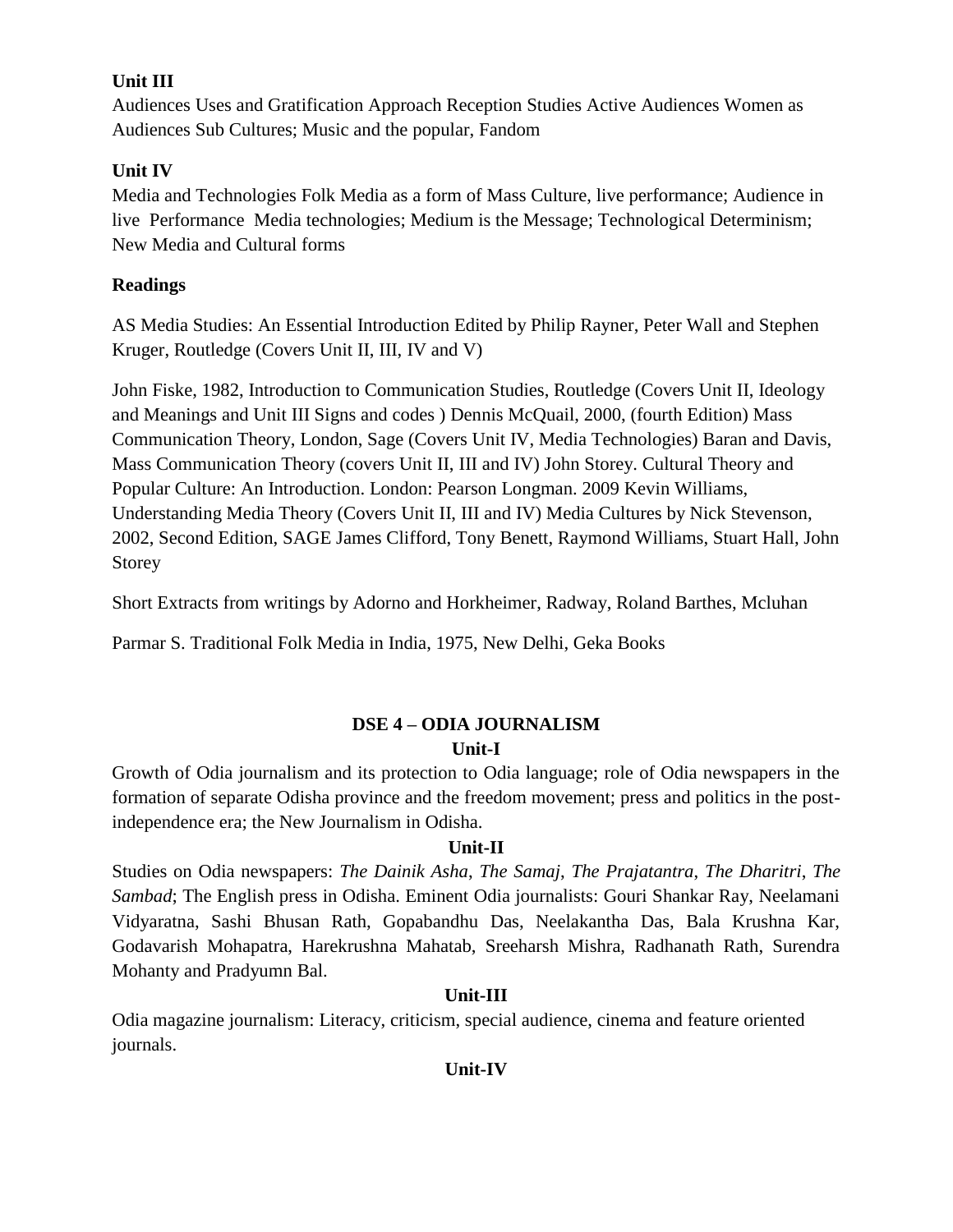Problems of Odia press: the question of limited readership and advertisement revenue, competition from English and other neighbouring press. Prospects of Odia press: the concept of rural and tribal newspapers, Odia press and government advertisements, ownership of Odia press, Odia press in contemporary society.

#### **BOOKS FOR REFERENCE**

1. Mahaptra, Pradeep. *Odia-Sambadikata-ra Krama–Vikas-re Utkal Dipika-ra Bhumika,*  Berhampur: Berhampur University, 1999

2. Pati, Madhusudan. *Gourishankar Ray,* New Delhi: Sahitya Academy, 1994.

3. Sahu, Padma Charan. *Odia-prna Sashibhusan Rath,* Berhampur : Asha Pustakalaya, 1995

4. Mohanty, Nibeidta. *Odia Nationalism : Quest for a United Odisha,* New Delhi: Manohar Publication, 1982

5. Mahapatra, Pramod Kumar. *Satabdi Sadhak,* Cuttack: Odisha Book Store, 1993.

6. Jeffrey, Robin. *India's Newspaper Revolution,* New Delhi : Oxford, 200.

7. Rajan, Nalini: *21st Century Journalism in India,* New Delhi , Sage Publications, 2007.

8. Ravindranath, P.K. *Indian Regional Journalism.* New Delhi: Authors Press, 2005.

# **SEMESTER VI**

### **C13 –Internship**

Students will undertake a four-week internship in media and communication organisations such as newspapers, magazines, radio, television, advertising agencies, public relations concerns or any other approved by the Head of the Department. Students will be evaluated based on the feedback received from the training institute, student's presentation and a detailed report. The students shall be required to produce a certificate to the effect that he/she completed the prescribed internship programme.

### **C14 – Project Report**

Every student will have to prepare a Project Report in any area of Journalism and Mass communication detailed in the curriculum under the guidance of faculty member. The objective of the exercise is to enable a student to have an in-depth knowledge of the subject of his/her choice in the field of Journalism and Mass Communication. The guide(s) should certify that the Project Report is based on the work carried out by the candidate. Three copies of the dissertation should be submitted to the Head of the Department. The students at their own cost should carryout preparation of the project Report. The Report will be evaluated both by the internal and external examiners.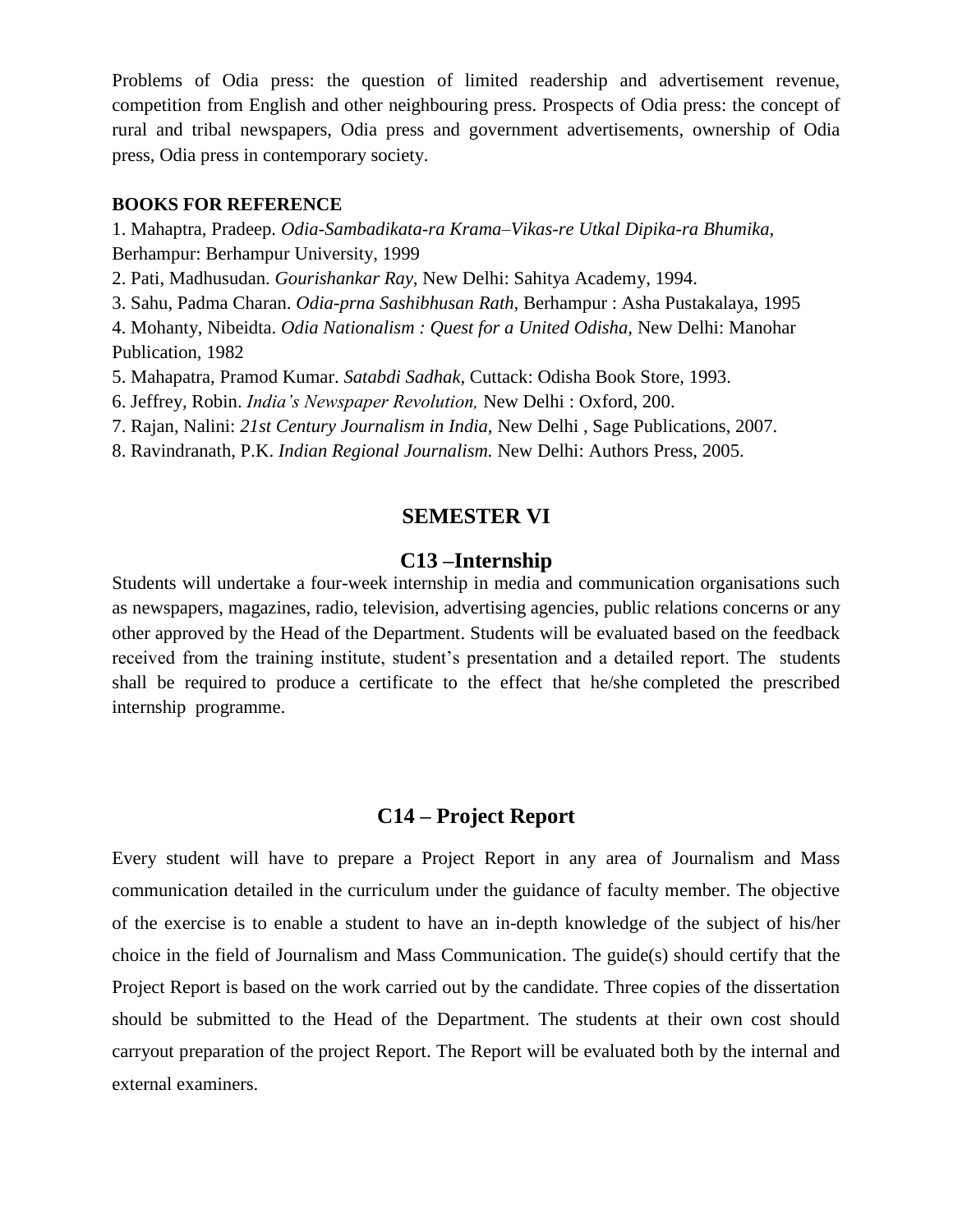# **DEC5 - Print Production**

#### **Unit I**

Agenda setting role of newspapers- Ownership, Revenue, Editorial policy.Citizen Journalism, Investigative journalism.Sting operations and Celebrity/ Page 3 journalism.Ethical debates in print journalism - Paid news, Advertorials

### **Unit II**

Specialised Reporting: Business, Parliamentary, Agriculture /Rural, International Affairs, Entertainment

#### **Unit III**

Planning for print : size, anatomy, grid, design. Format, typography, copy, pictures, advertisements.Plotting text: headlines, editing pictures, captions.Page-making : Front page, Editorial page, Supplements

### **Unit IV**

Technology and Page making techniques: layout, use of graphics andphotographs. Printing Processes: Traditional vs modern.Desk Top Publishing : Quark Express, Coral Draw, Photoshop etc.

### **Written Examination Practical**

Reading List:

- 1. Kamath, M.V. Professional Journalism, Vikas Publications
- 2. Goodwin, Eugene H. Groping for ethics in Journalism, Iowa State Press
- 3. Hough, George A. News Writing, Kanishka Publishers, New Delhi (1998)
- 4. Hodgson F. W. Modern Newspapers practice, Heinemann London, 1984.
- 5. Sarkar, N.N. Principles of Art and Production, Oxford University Press
- 6. Stuart Allan, Journalism: Critical Issues, Open University Press

# **DSE6 – Design & Graphics**

# **Unit I**

Communication and Graphics

- $\Box$  Principle and Theory of Design and Graphics
- $\Box$  Layout: concepts and types
- $\Box$  Working with color: theory of colors
- $\Box$  Pixel and Resolution : Vector and Bitmap Graphics

# **Unit II**

Digital Images

- $\Box$  Working with Images
- $\Box$  File Formats of Images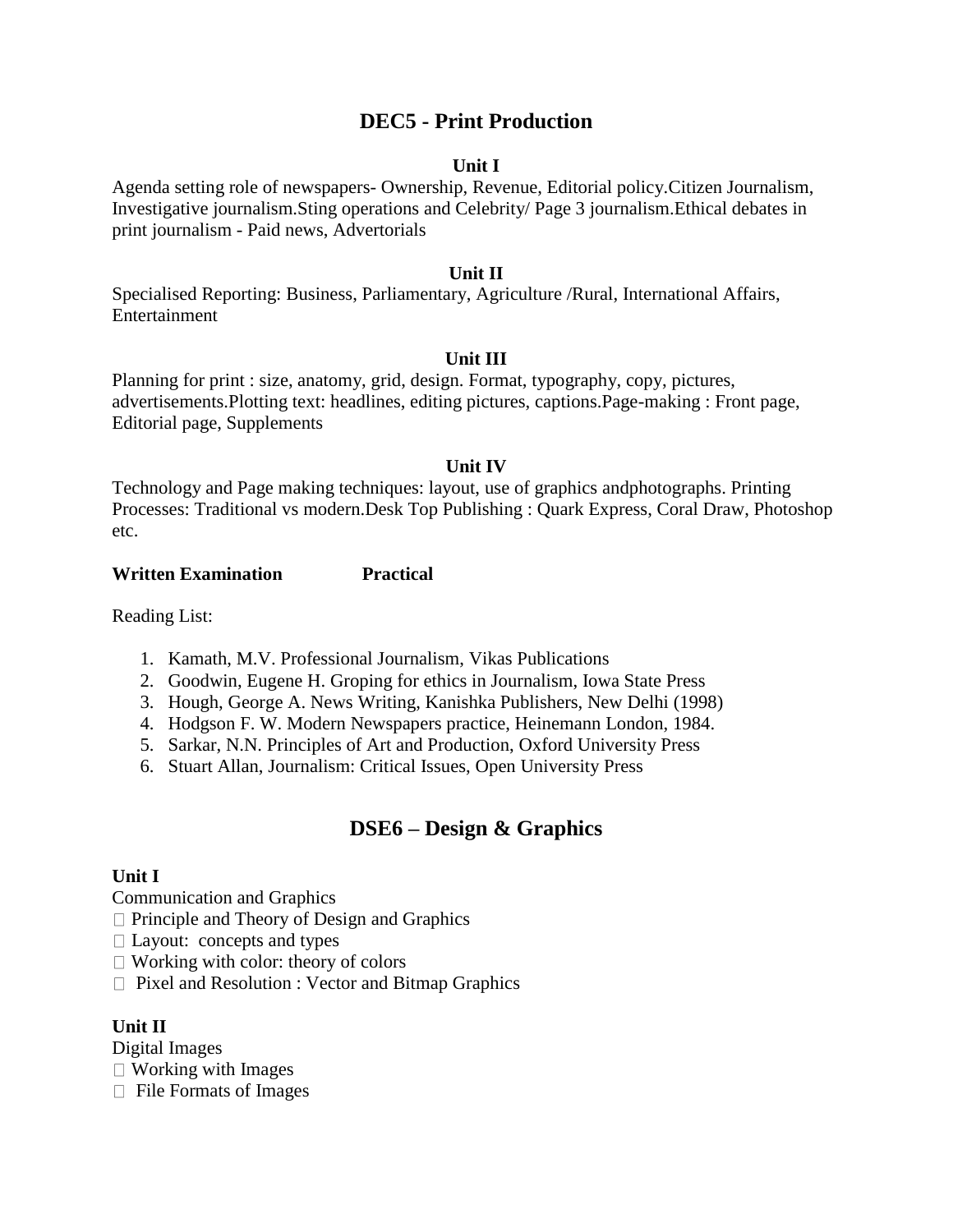$\Box$  Editing Images, Morphing and Manipulation

 $\Box$  Creating Special Effects

# **Unit III**

Working with Software for Visual Imaging

- Adobe Photoshop
- □ Corel Draw
- Adobe In design
- Using Image for Motion and Video Graphics

# **Unit IV**

Production

Book Cover

- □ Posters
- □ Tabloid
- $\Box$  Preparing Text Graphics/ 2D Graphics

# **Indicative Reading List**

White Alex W , The Elements of Graphic Design (Second Edition).

 $\Box$  Hearn D. & Baker P. M. Computer Graphics, Prentice – Hall, New Jersey, 2001.

Villamil , John & Molina, Louis. Multimedia: An Introduction, Prentice – Hall, New Delhi, 2001.

### **Written Examination Practical**

# **DSE7 – Camera & Editing for TV**

### **Unit I**

Camera

- Camera Structure
- □ Different Lenses and their Characteristics
- □ Camera Perspective &Movement
- $\Box$  Operating Techniques

# **Unit II**

TV Lighting Equipment and Techniques

- Fundamental Lighting Concepts
- $\Box$  Types of Lights
- $\Box$  Studio Lighting Procedures
- $\Box$  Lighting Objectives

### **Unit III**

Pictorial Elements

- $\Box$  Concept of Pictorial Design
- $\square$  Sets and Graphics